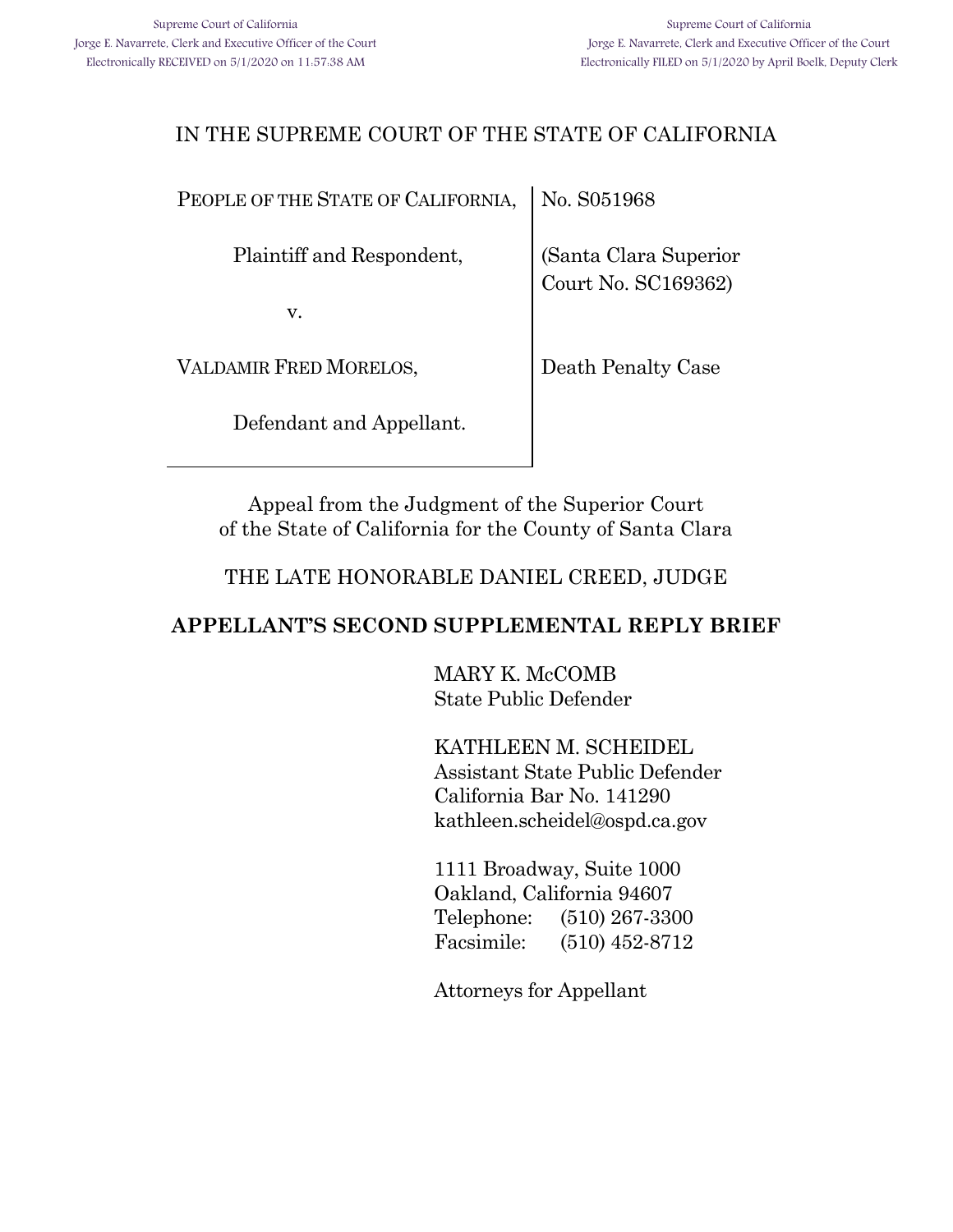# **TABLE OF CONTENTS**

| APPELLANT'S SECOND SUPPLEMENTAL REPLY BRIEF 6                                                                                    |
|----------------------------------------------------------------------------------------------------------------------------------|
| THE DEPRIVATION OF APPELLANT'S AUTONOMY<br>Ι.<br>RIGHT TO CHOOSE HIS OWN PLEA REQUIRES<br>REVERSAL OF APPELLANT'S CONVICTION AND |
| A. This Court Can and Should Decide Appellant's                                                                                  |
| B. McCoy is Based on Defendants' Sixth Amendment<br>Right to Autonomy and the Traditional Allocation of                          |
| C. Penal Code section 1018's Consent-of-Counsel                                                                                  |
| D. The Error Is Structural and May Only Be Corrected<br>By Returning to Appellant His Autonomy Right to                          |
|                                                                                                                                  |
|                                                                                                                                  |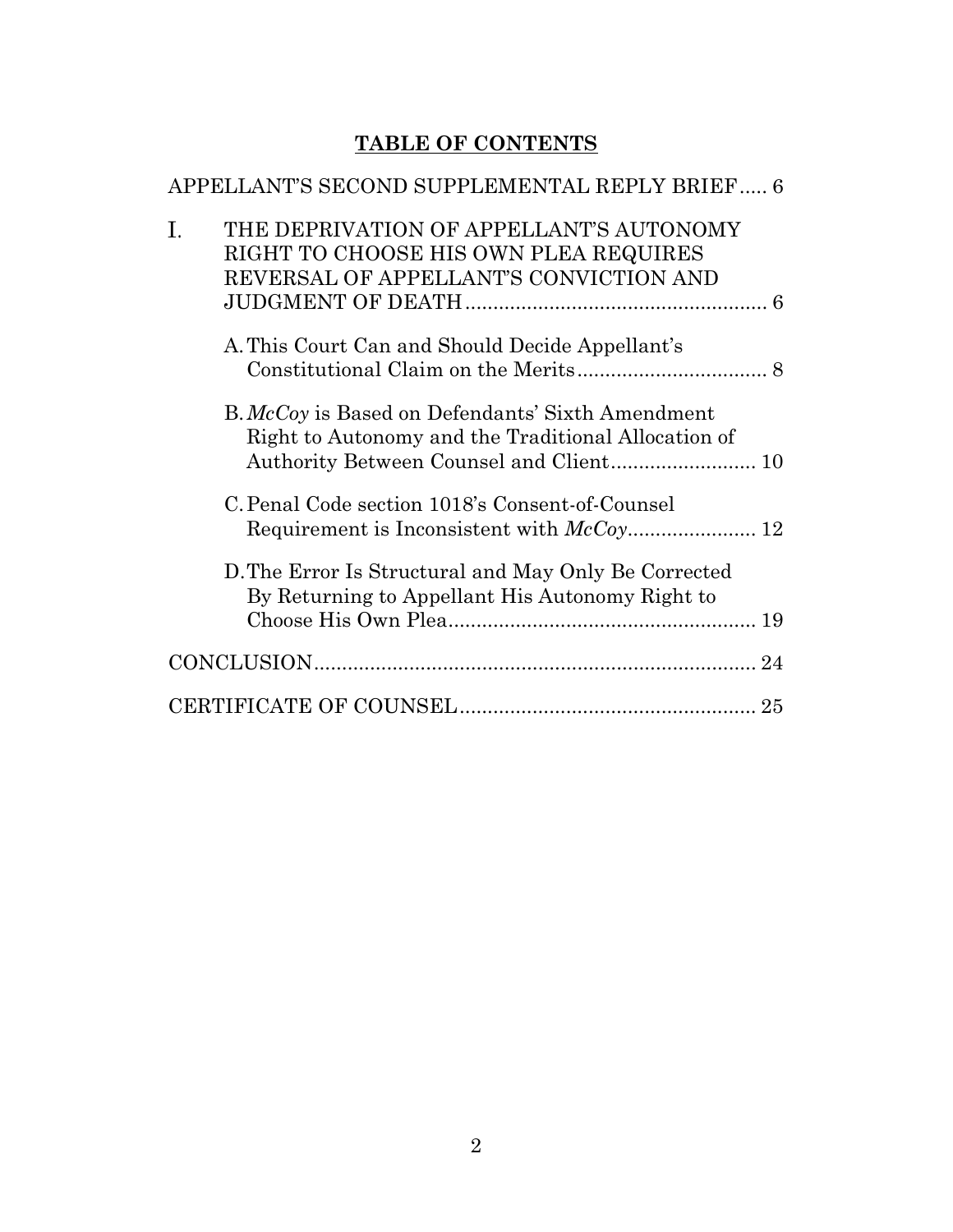# **TABLE OF AUTHORITIES**

## **Federal Cases**

| Beck v. Alabama                                                |
|----------------------------------------------------------------|
| Boykin v. Alabama                                              |
| Bradshaw v. Stumpf                                             |
| Evitts v. Lucey                                                |
| Godinez v. Moran                                               |
| Lynch v. Overholser                                            |
| Martinez v. Court of Appeal of Cal., Fourth Appellate<br>Dist. |
| McCoy v. Louisiana                                             |
| McKaskle v. Wiggins                                            |
| Rose v. Clark<br>22                                            |
| Strickland v. Washington<br>21                                 |
| United States v. Gonzalez-Lopez                                |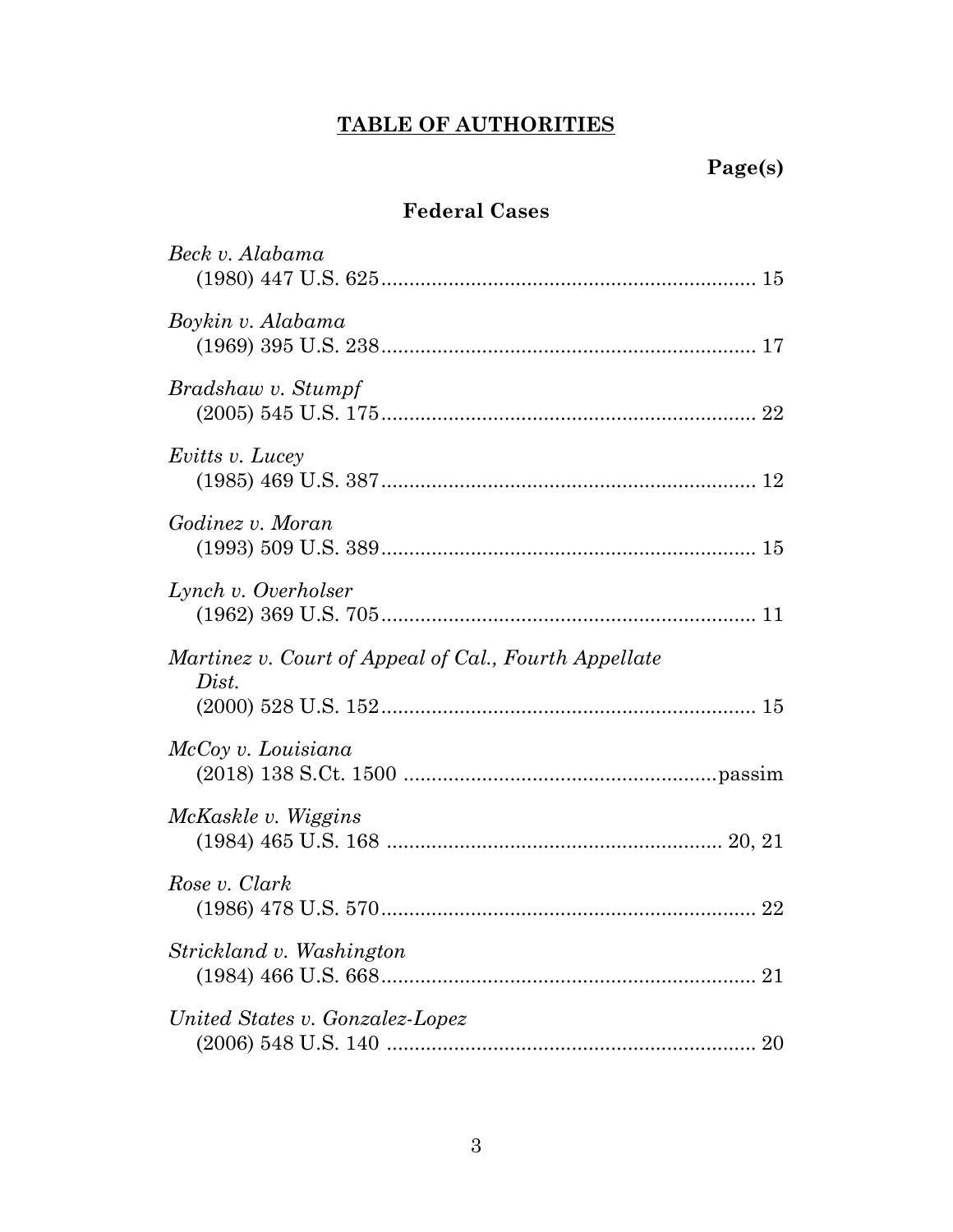| Woodson v. North Carolina                     |
|-----------------------------------------------|
| <b>State Cases</b>                            |
| People v. Alfaro                              |
| People v. Amezcua and Flores                  |
| People v. Chadd                               |
| People v. Daniels                             |
| People v. Frederickson                        |
| People v. Johnson                             |
| People v. Lightsey                            |
| People v. Mai                                 |
| People v. McCullough                          |
| People v. Miracle                             |
| Smith v. Superior Court of Los Angeles County |

# **State Statutes**

| Pen. Code |  |
|-----------|--|
|           |  |
|           |  |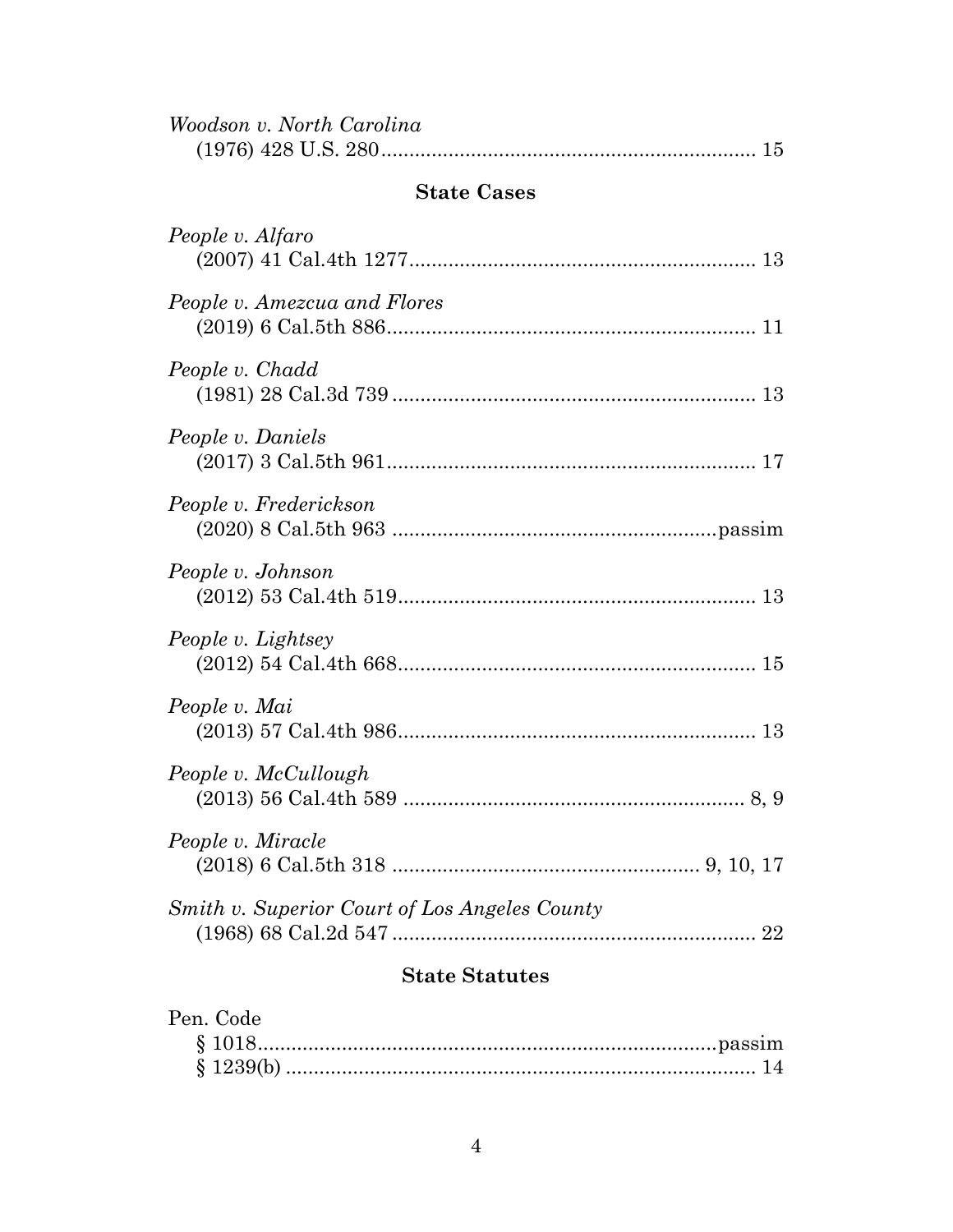## **Constitutional Provisions**

| U.S. Const. |  |
|-------------|--|
|             |  |
|             |  |
|             |  |

## **Court Rules**

| Fed. Rules Crim. Proc. |  |
|------------------------|--|
|                        |  |
|                        |  |
|                        |  |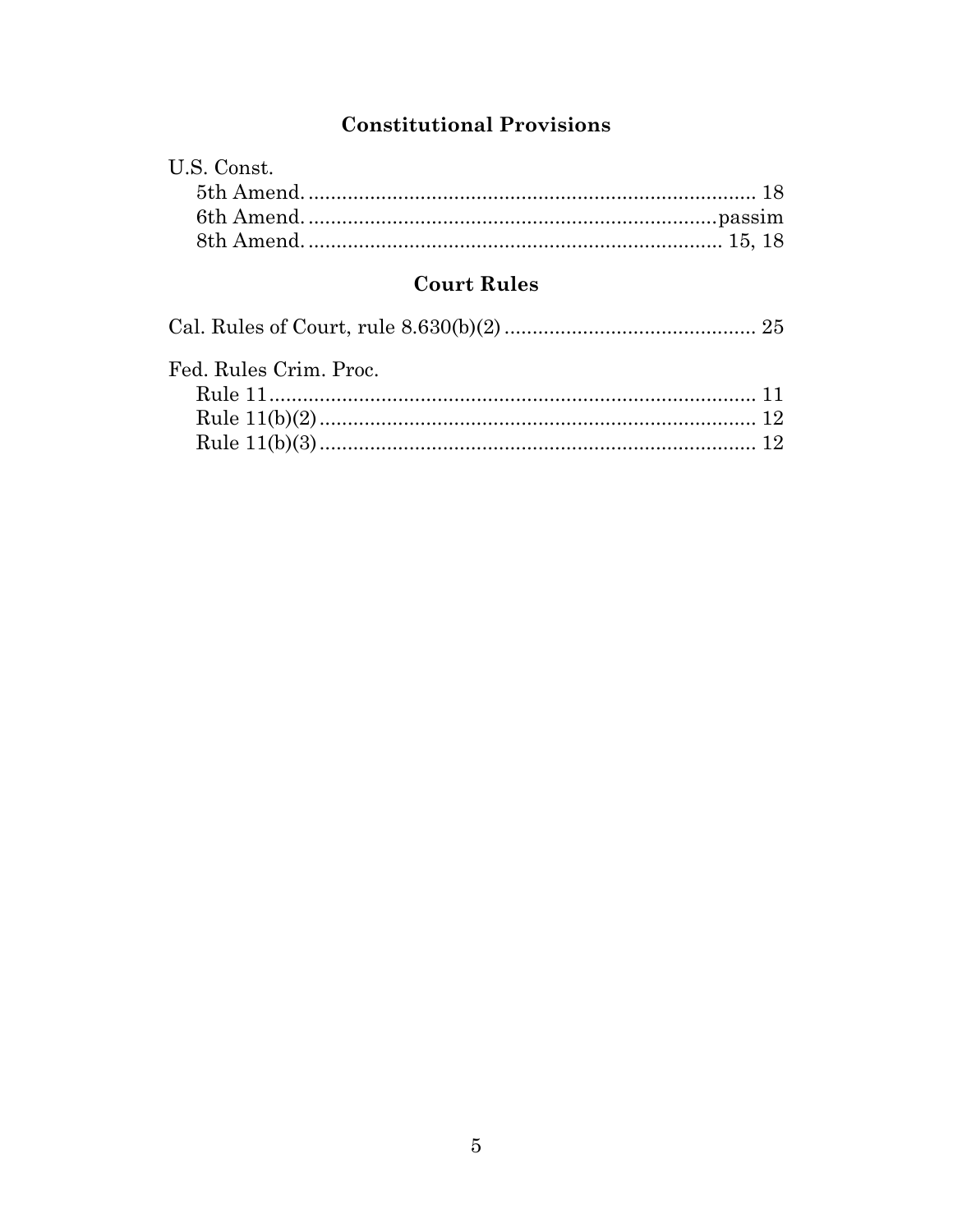#### IN THE SUPREME COURT OF THE STATE OF CALIFORNIA

PEOPLE OF THE STATE OF CALIFORNIA, No. S051968

Plaintiff and Respondent,

v.

VALDAMIR FRED MORELOS,

Defendant and Appellant.

(Santa Clara Superior Court No. SC169362)

Death Penalty Case

#### <span id="page-5-0"></span>**APPELLANT'S SECOND SUPPLEMENTAL REPLY BRIEF**

T

## <span id="page-5-1"></span>**THE DEPRIVATION OF APPELLANT'S AUTONOMY RIGHT TO CHOOSE HIS OWN PLEA REQUIRES REVERSAL OF APPELLANT'S CONVICTION AND JUDGMENT OF DEATH**

In *McCoy v. Louisiana* (2018) 138 S.Ct. 1500, 1505 (*McCoy*), the United States Supreme Court held that a capital defendant has a Sixth Amendment autonomy right to choose the objectives of his defense that includes the right not to have his choice of plea overruled by his counsel. Appellant demonstrated in his opening brief that the judgment in this case must be reversed in its entirety because he was deprived of this autonomy right when Penal Code section 1018's bar on pleas of guilty by a capital defendant "without the consent of . . . counsel" prevented him from pleading guilty because his counsel would not assent.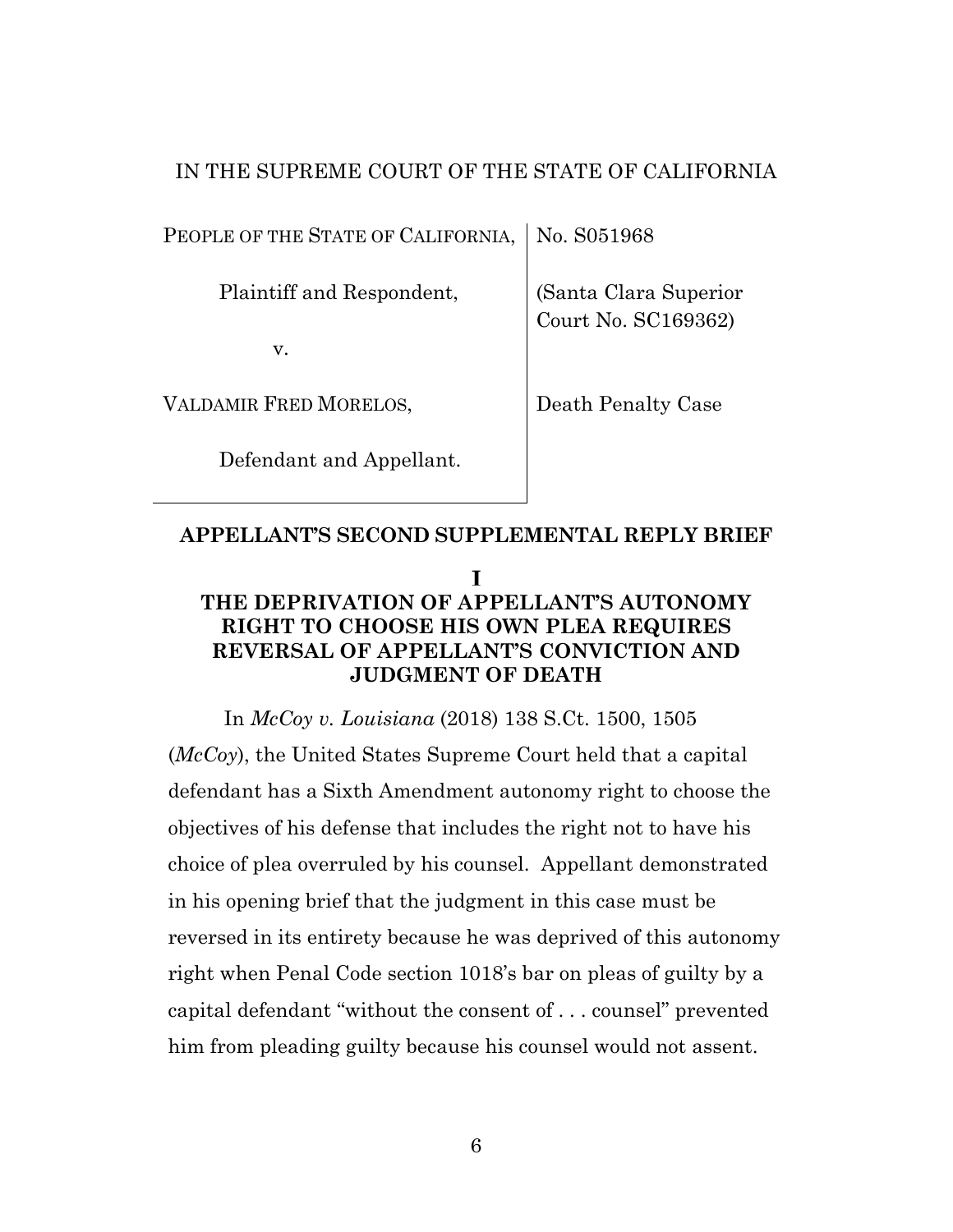Respondent premises the response on the incorrect notion that *McCoy* involved only the narrow right of a defendant to maintain his innocence at trial and therefore cannot apply in any case in which a defendant wishes to plead guilty. But *McCoy* is grounded in the right to *autonomy* protected by the Sixth Amendment, not a right to plead not guilty. Indeed, although autonomy goes undiscussed in respondent's brief in this case, respondent previously understood that, under *McCoy*, Penal Code section 1018's consent-of-counsel requirement "infringes on a defendant's constitutionally-protected '[a]utonomy to decide . . . the objective of the defense.'" (See Respondent's Supplemental Brief, *People v. Miracle*, S140894 at p.11 [citing *McCoy*, *supra*, 138 S.Ct. at p. 1508].)

Respondent also contends that the constitutionality of Penal Code section 1018 is controlled by this Court's prior cases upholding the validity of the consent-of-counsel requirement – all of which predate *McCoy*. California law is subject to the United States Constitution and the dictates of the United States Supreme Court. *McCoy* has made clear that the consent-ofcounsel requirement, by permitting counsel to usurp a defendant's choice of plea, violates the Sixth Amendment – even if it may have some impact on the state's interest in the reliability of death judgments.

Finally, respondent argues that any error, if it exists, is amenable to a harmless error analysis, despite *McCoy*'s clear holding that violation of a defendant's protected Sixth Amendment autonomy rights is a structural error. The denial of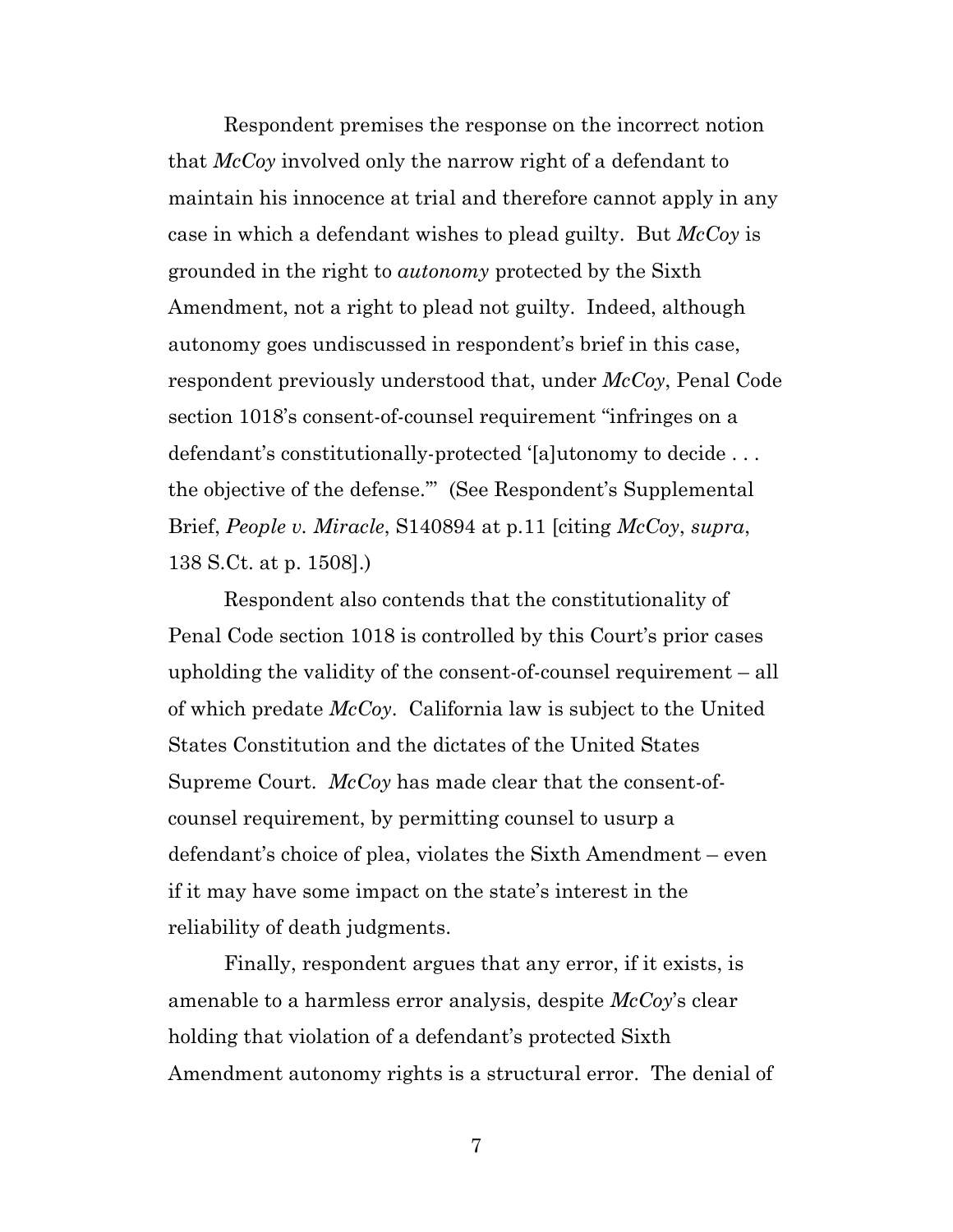appellant's right to autonomy led him to discharge his counsel and cooperate with the prosecutor, and altered the entire nature of the adversary proceeding in this case. Harmless error analysis is impossible, the error was structural, and this Court must reverse the judgment in its entirety.

#### <span id="page-7-0"></span>**A. This Court Can and Should Decide Appellant's Constitutional Claim on the Merits**

Respondent incorrectly argues that because appellant raised his claim in municipal court, rather than superior court, it has been forfeited, citing this Court's recent decision in *People v. Frederickson* (2020) 8 Cal.5th 963 (*Frederickson*). Respondent ignores, however, that, the defendant in *Frederickson* did not obtain a ruling on his Penal Code section 1018 claim from any court, superior or municipal. (See *Frederickson*, *supra*, 8 Cal.5th at p. 1000.) Unlike the defendant in *Frederickson*, appellant obtained a clear ruling that he was barred by Penal Code section 1018 from pleading guilty without his counsel's consent. (See 10/27/93 RT 3-4.)

Equally important, respondent does not address the many reasons that, even were respondent correct that appellant should have raised his request to plead guilty in superior court, this Court should decide appellant's claim on the merits. (See *People v. McCullough* (2013) 56 Cal.4th 589, 593 (*McCullough*) ["neither forfeiture nor application of the forfeiture rule is automatic"].) As appellant demonstrated in his opening brief and respondent does not acknowledge, continuing to pursue a guilty plea in superior court would have been an exercise in futility in light of the state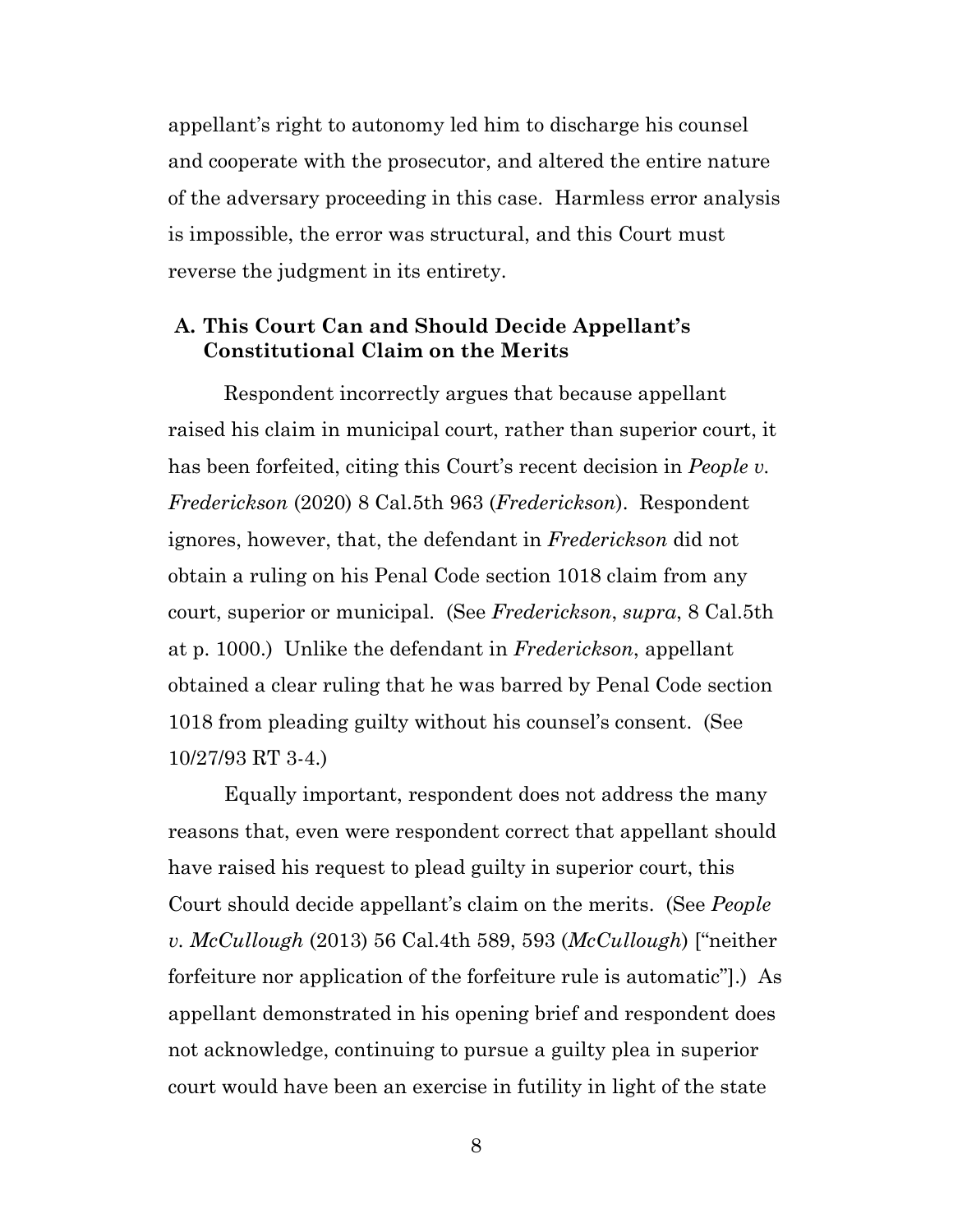of the law and the municipal court's clear ruling that a guilty plea was barred by Penal Code section 1018 and counsel's refusal to consent to a guilty plea. (Appellant's Second Supplemental Opening Brief [hereinafter "SSOB"] at pp. 18-19.) There is no unfairness in permitting an appellant to raise on appeal a claim he diligently pursued below, nor any purpose in requiring an appellant to bring to the attention of the trial court an objection that has no hope of prevailing. (Cf. *McCullough*, *supra*, 56 Cal.4th at p. 593 [holding that purpose of forfeiture rule is to prevent unfairness and inefficiency].)

Respondent also does not and cannot counter appellant's showing that his claim is presented by undisputed facts and raises an important question of constitutional law. (SSOB at pp. 19-20). In the fewer than two years since it was decided, the question whether *McCoy* invalidates Penal Code section 1018 has arrived at this Court no fewer than three times – with respondent the first party to argue, consistently with appellant's claim in this case, that the consent-of-counsel requirement is invalid under *McCoy*. (See *Frederickson*, *supra*, 8 Cal.5th at p. 1031 (Liu, J., concurring) [noting that in *People v. Miracle* (2018) 6 Cal.5th 318 (*Miracle*), respondent contended that Penal Code section 1018 is unconstitutional].)

Respondent correctly recognized in *Miracle* that "section 1018's consent requirement violates the defendant's right to control her own defense" and "infringes on a defendant's constitutionally protected '[a]utonomy to decide . . . the objective of the defense.'" (See Respondent's Supplemental Brief, *People v.*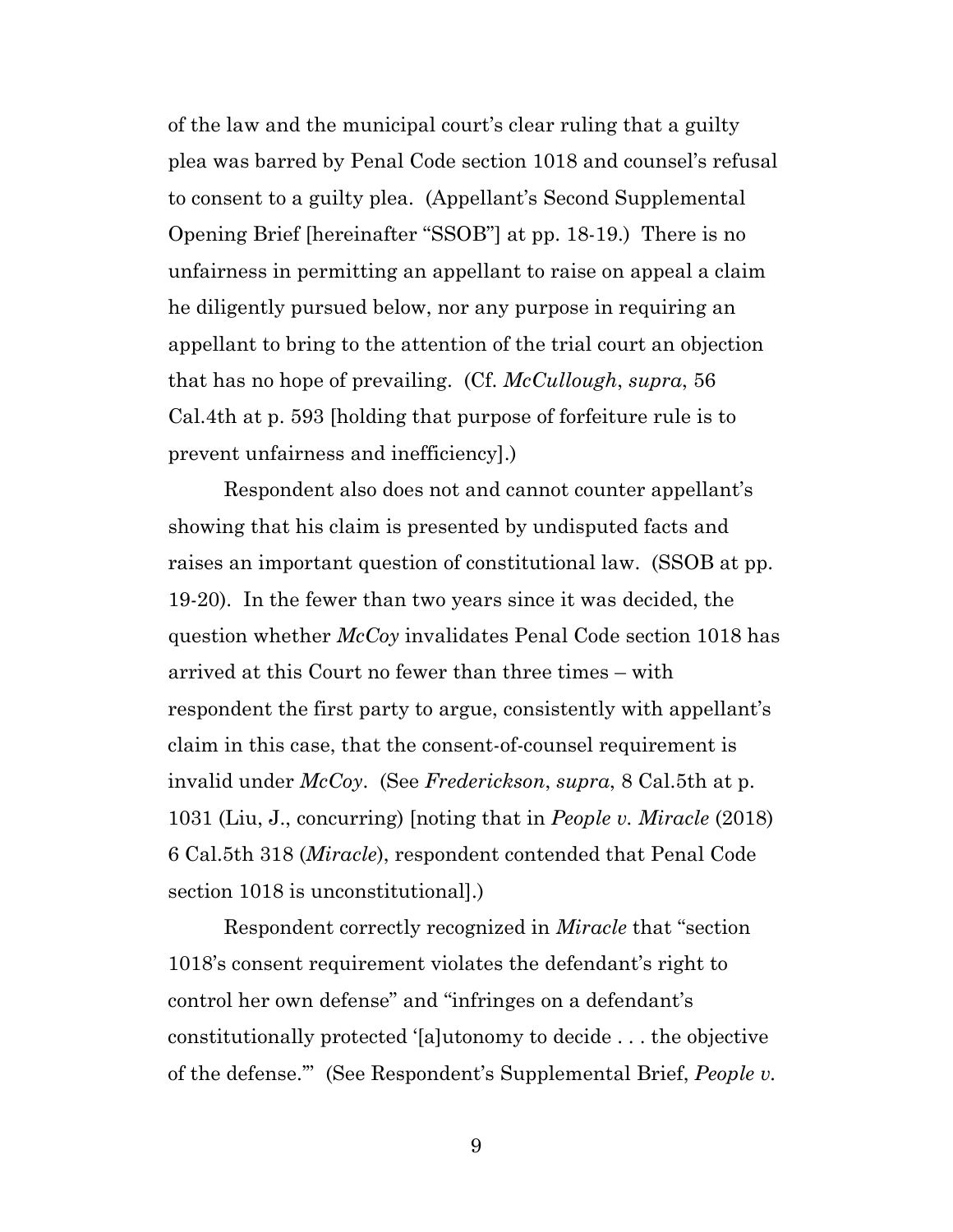*Miracle*, S140894 at p.11 [quoting *McCoy*, *supra*, 138 S.Ct. at p. 1508. It is true that respondent has since changed its position. Respondent argued for the first time in *Frederickson* and has now reiterated in this case that *McCoy* has no application to the question whether Penal Code section 1018 is constitutional. (*Frederickson*, *supra*, 8 Cal.5th at p. 1031 (Liu, J., concurring); Second Supplemental Respondent's Brief [hereinafter "SSRB"] at p. 6.) But respondent's original understanding of *McCoy*'s significance demonstrates that appellant's constitutional claim is, at minimum, substantial, and calls for this Court's guidance.

In both *Miracle* and *Frederickson*, this Court declined to decide the "serious constitutional question" of the validity of Penal Code section 1018 in light of *McCoy*. (*Miracle*, *supra*, 6 Cal.5th at pp. 339-340.) This case now presents the appropriate vehicle for deciding the substantial constitutional question of the validity of the consent-of-counsel requirement of Penal Code section 1018.

#### <span id="page-9-0"></span>**B.** *McCoy* **is Based on Defendants' Sixth Amendment Right to Autonomy and the Traditional Allocation of Authority Between Counsel and Client**

Respondent's argument starts from the incorrect premise that *McCoy* recognized only the narrow right of a defendant to maintain his innocence. (SSRB at p. 5 [*McCoy* held that "a defendant who has entered a plea of not guilty has the right under the Sixth Amendment to insist that his or her trial counsel refrain from admitting that he or she committed murder at the guilt phase"]; see also SSRB at p. 12 [arguing the error in *McCoy*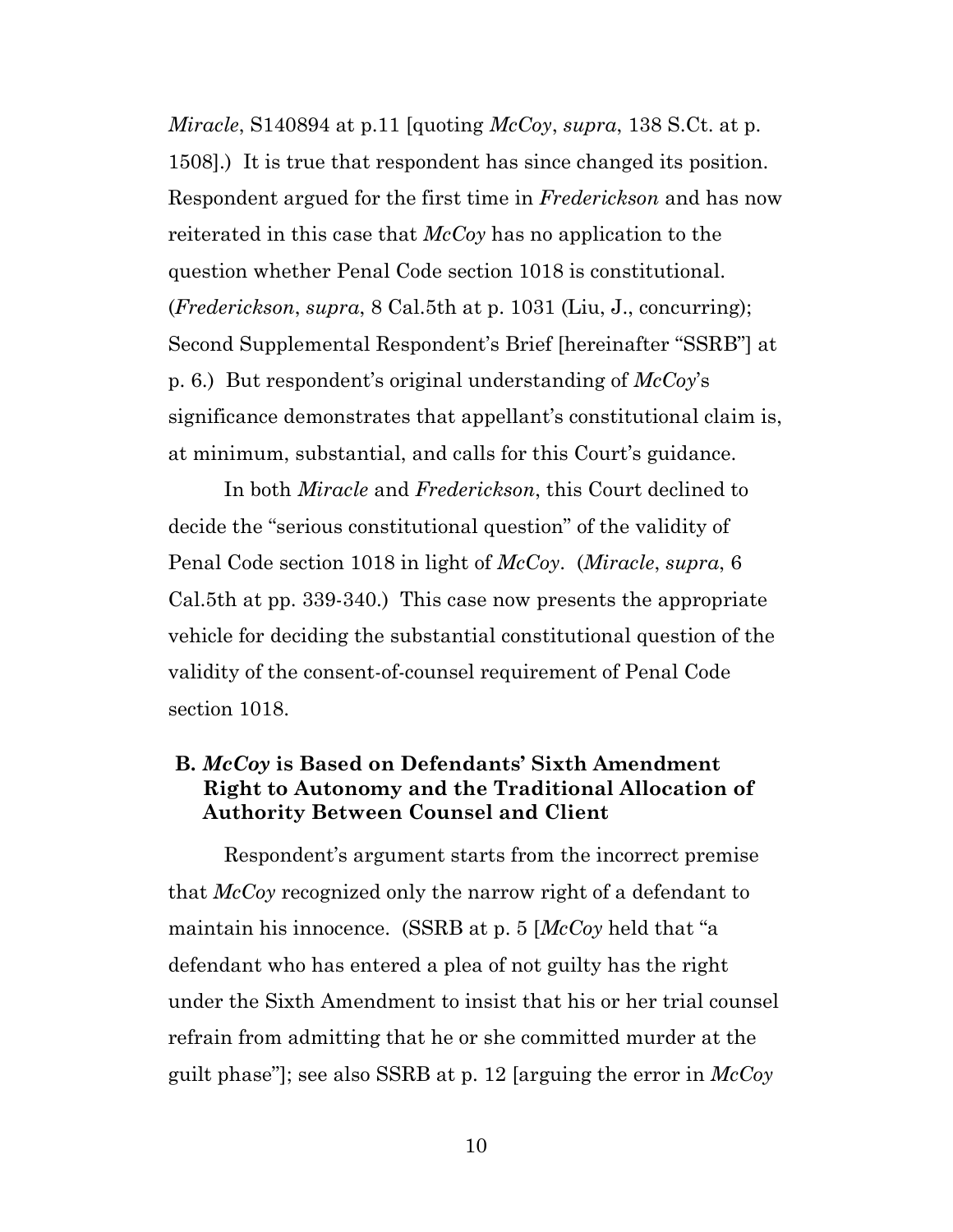was "infringe[ment] upon the defendant's right to maintain innocence"].) *McCoy* cannot be confined to this cramped reading.

In its reasoning, the United States Supreme Court relied not merely on a right to assert innocence but on a defendant's right to *autonomy*. (See SSOB at pp. 22-23.) Nowhere in its decision did the high court limit the right of a defendant to set the objectives of his defense to the right to assert innocence. Integral to the *McCoy* decision was the defendant's right to choose whether to plead not guilty *or* "*plead guilty*." (*McCoy*, *supra*, 138 S.Ct. at p. 1508, italics added.)

Moreover, respondent's interpretation does not contend with the traditional "allocation of responsibilities" between counsel and client that "the high court recognized in *McCoy*." (*People v. Amezcua and Flores* (2019) 6 Cal.5th 886, 926 [citing *McCoy*, *supra*, 138 S.Ct. at p. 1508].) As *McCoy* noted, "[t]rial management is the lawyer's province." (*McCoy*, *supra*, 138 S.Ct. at p. 1508.) Other decisions, including "whether *to plead guilty*," are so fundamental that they are reserved for the client and cannot be made for him by counsel. (*Ibid*.*,* italics added.)

Respondent's reliance on the fact that a defendant has no absolute right to have a guilty plea accepted is therefore misplaced. (See SSRB at p. 6, citing *Lynch v. Overholser* (1962) 369 U.S. 705, 719 [observing that Federal Rule of Criminal Procedure Rule 11 permits federal courts to refuse to enter a guilty plea under some circumstances].) That there are some other circumstances in which the state or the federal government may constitutionally reject guilty pleas does not dictate that the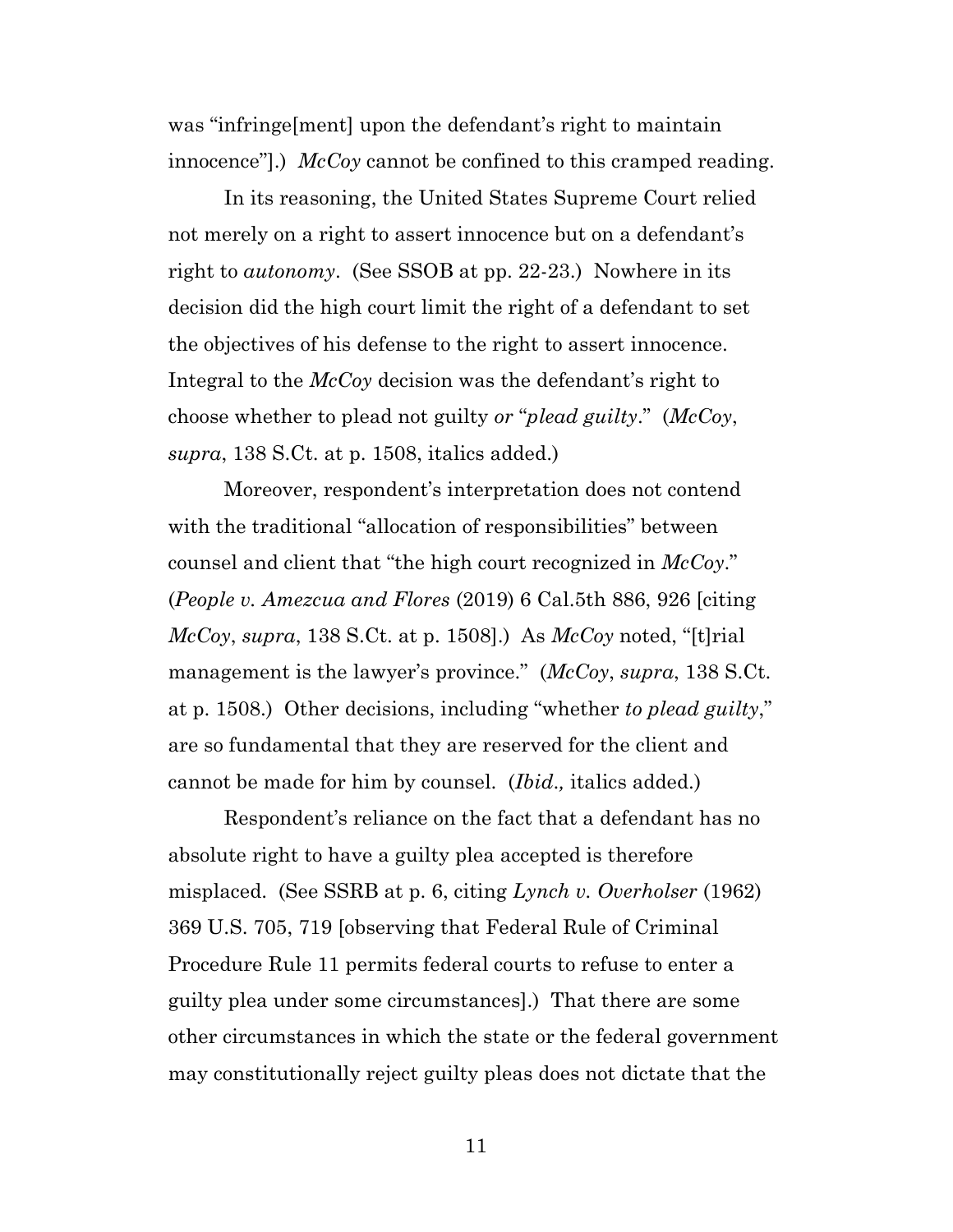consent-of-counsel requirement in Penal Code section 1018 is constitutional. (See, e.g., SSOB at pp. 28-29 [noting that guilty pleas must be knowing, intelligent, and voluntary and that a defendant must be competent to enter a plea]; Fed. Rules. Crim. Proc., rule 11, subd. (b)(2) and (b)(3) [court may not accept a guilty plea that is involuntary or for which there is not a factual basis].) The consent-of-counsel requirement in Penal Code section 1018 is unique in its permission to counsel to "usurp" a competent defendant's choice of plea.[1](#page-11-1) (*McCoy*, *supra*, 138 S.Ct. at p. 1511.)

### <span id="page-11-0"></span>**C. Penal Code section 1018's Consent-of-Counsel Requirement is Inconsistent with** *McCoy*

*McCoy* holds that a defendant has a Sixth Amendment guaranteed right to choose whether to plead guilty that cannot be usurped by counsel, and that a defendant may exercise this right even when to do so would be counterproductive. (*McCoy*, *supra*,

<span id="page-11-1"></span><sup>1</sup> Respondent repeatedly argues that *McCoy* does not apply to guilty pleas because a state could permissibly bar guilty pleas in all capital cases. (SSRB at pp. 8-9, 12.) Respondent has no answer, however, to the fact that, as appellant explained in his opening brief, even if a state is not obligated to create a particular right, once it has done so the right is subject to constitutional requirements. (See SSOB at pp. 26-27, n.11; *Evitts v. Lucey* (1985) 469 U.S. 387, 393 [states not required to confer right to appellate review but having done so it is subject to due process and equal protection clauses].) Even if California could permissibly bar all guilty pleas in capital cases, it has not done so. (See Pen. Code, § 1018.) *McCoy* makes clear that so long as California continues to allow guilty pleas in capital cases, the Sixth Amendment requires that the choice whether to plead guilty be for the defendant to make, not his counsel.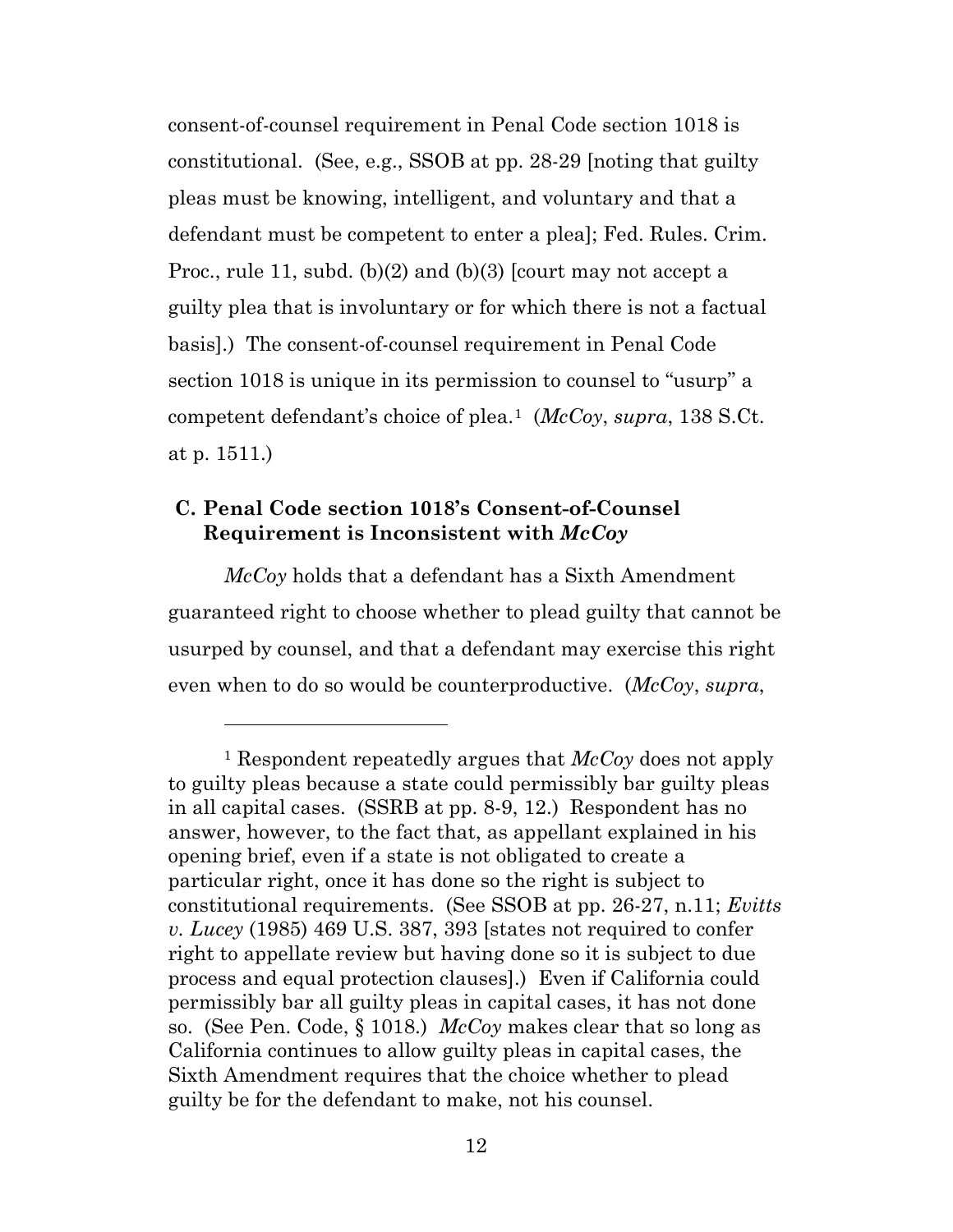138 S.Ct. at p. 1507.) Respondent, rather than engage directly with *McCoy*'s recognition of an autonomy right to choose one's own plea, devotes much of his brief to a summary of this Court's cases upholding the constitutionality of Penal Code section 1018 prior to the high court's decision in *McCoy*. (See, e.g., SSRB at p. 7 [citing *People v. Mai* (2013) 57 Cal.4th 986, 1055 for proposition that "[u]nder California law . . . a capital defendant is subject to the representation and consent provisions of section 1018"]; SSRB at pp. 7-9 [describing the reasoning of *People v. Chadd*  (1981) 28 Cal.3d 739 and *People v. Alfaro* (2007) 41 Cal.4th 1277].)

As appellant demonstrated in his opening brief, however, the reasoning of *Chadd* and the cases that have followed it is inconsistent with *McCoy*. Where *Chadd* saw only a minor infringement on autonomy, *McCoy* has recognized a fundamental and personal right to choose. (See SSOB at pp. 26-28.) And where *Chadd* concluded that a defendant's right to choose his plea must give way to the state's interest in reliability, *McCoy*  made clear that the Sixth Amendment protects even unwise decisions when it comes to the fundamental and personal decision whether to plead guilty. (See SSOB at pp. 28-29.) "California law is subject to the United States Constitution" and the dictates of the United States Supreme Court. (*People v. Johnson* (2012) 53 Cal.4th 519, 526.) *Chadd*'s conclusion that the consent-ofcounsel requirement is constitutional is at odds with the holding of *McCoy* and no longer controls.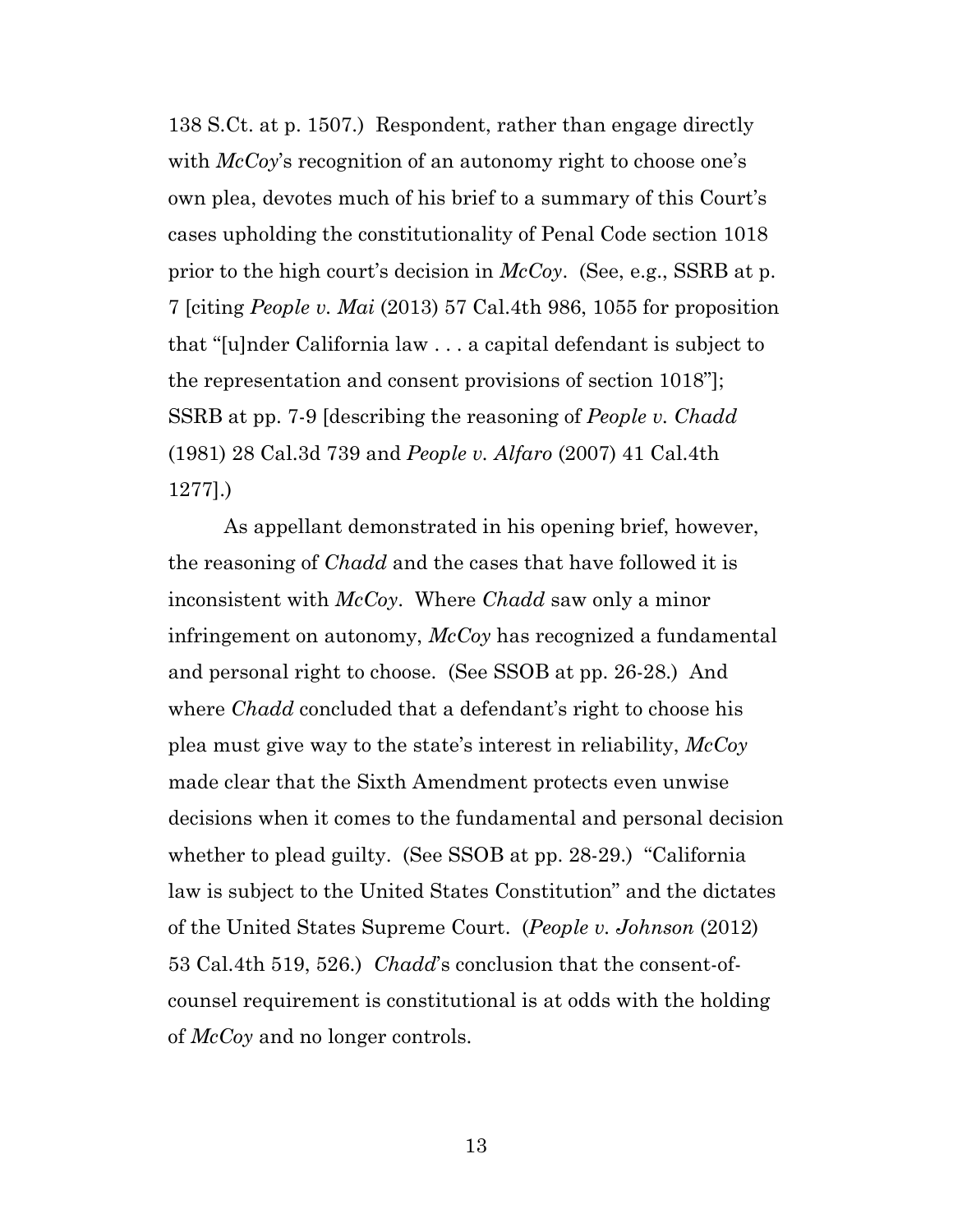Respondent's proffered arguments for the continued validity of Penal Code section 1018 are unavailing. Respondent relies heavily on Justice Liu's dissent in *Miracle* and concurrence in *Frederickson* and argues that Penal Code section 1018's consent-of-counsel requirement survives *McCoy* because it "protects the interest of the public and the parties in reliable capital judgments." (SSRB at p. 11.) There is no doubt that the state and society have an enormous interest in the fairness and reliability of death judgments, and a defendant's personal desires are not the measure of whether a capital trial has been conducted in the manner required by the United States Constitution. Nonetheless, the argument that the consent-of-counsel requirement, in particular, can be justified by the state's interest in reliability is based primarily on two contentions, neither of which survives scrutiny.

First, the concurrence in *Frederickson* suggests that Penal Code section 1018 is permissible because it is one of a number of similar "legislative judgments limiting a defendant's prerogative to direct his representation" in order to "further society's interests in the reliability of criminal judgments." (*Frederickson*, *supra*, 8 Cal.5th at p. 1035 (Liu, J., concurring).) In fact, the other legislative judgments noted are not similar to the consentof-counsel requirement. It is true that a capital defendant may not waive his right to an appeal. (Pen. Code, § 1239, subd. (b).) This rule does not, however, implicate Sixth Amendment protected autonomy; the United States Supreme Court has concluded that a defendant's Sixth Amendment right to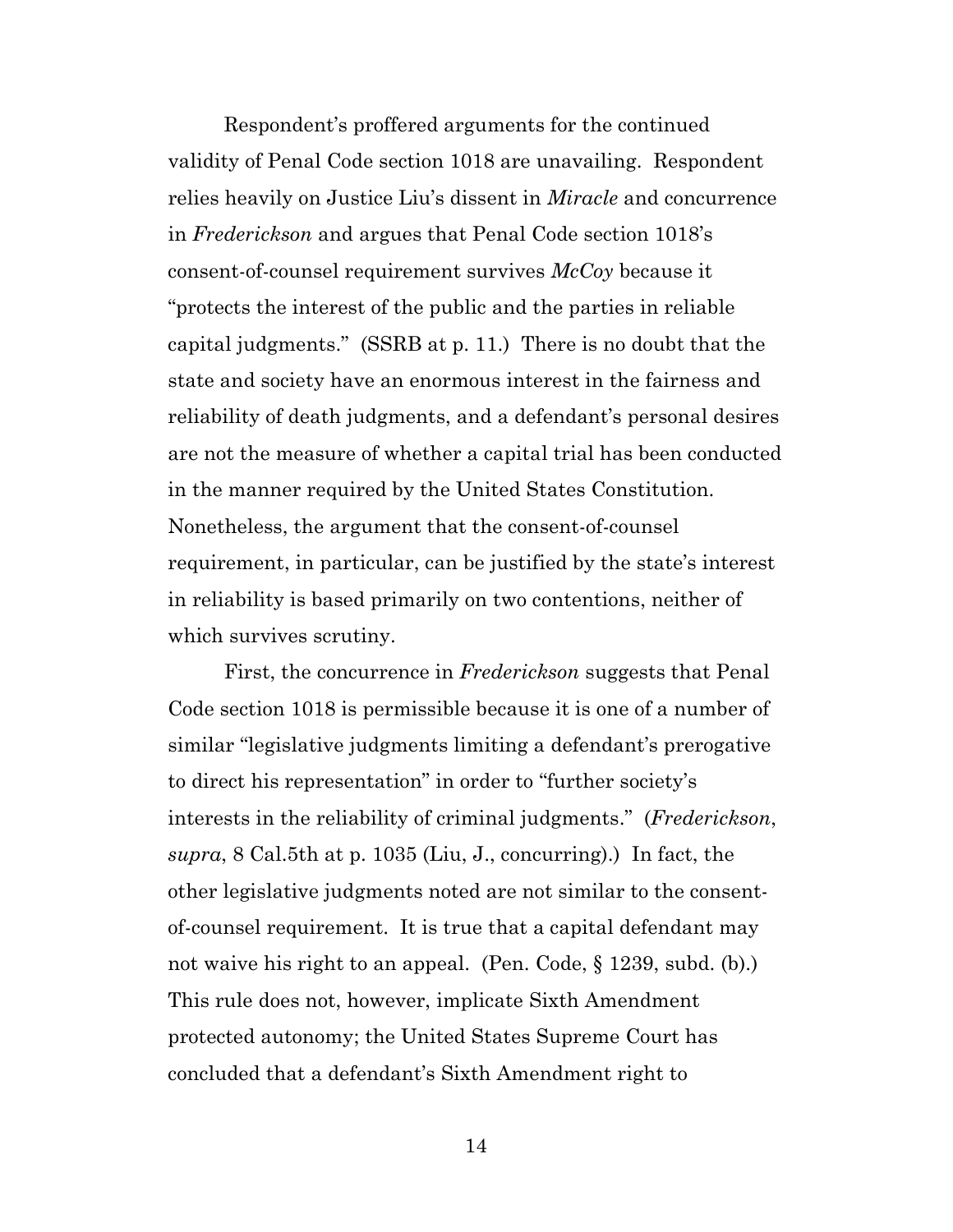autonomy does not extend to appeals. (*Martinez v. Court of Appeal of Cal., Fourth Appellate Dist.* (2000) 528 U.S. 152, 161.)

Nor is the requirement that a defendant be represented by counsel at a competency hearing comparable to the consent requirement of Penal Code section 1018. (See *People v. Lightsey* (2012) 54 Cal.4th 668, 696-697.)A defendant whose competence is in doubt may neither enter a guilty plea nor waive his right to counsel. (See *Godinez v. Moran* (1993) 509 U.S. 389, 396.) Penal Code section 1018 goes further, and bars even capital defendants whose competency is established from choosing to plead guilty without their counsel's consent. The consent-of-counsel requirement thus works a unique intrusion into a defendant's autonomy by permitting counsel to overrule a competent defendant's choice of plea.

Second, it is not true that in *McCoy* "there was no conflict between the defendant's objective and the reliability interests of the Eighth Amendment." (*Frederickson*, *supra*, 8 Cal.5th at p. 1036 (Liu, J., concurring).) The Eighth Amendment's heightened reliability requirement applies to both the guilt and penalty phases of a capital trial. (See *Beck v. Alabama* (1980) 447 U.S. 625, 638 [Eighth Amendment reliability applies to both phases of trial].) Reliability at the penalty phase is affected by the extent to which jurors have the opportunity to consider a full and accurate picture of the evidence relevant to whether the defendant should live or die, including the defendant's "character and record . . . and the circumstances of the particular offense." (See *Woodson v. North Carolina* (1976) 428 U.S. 280, 304.) A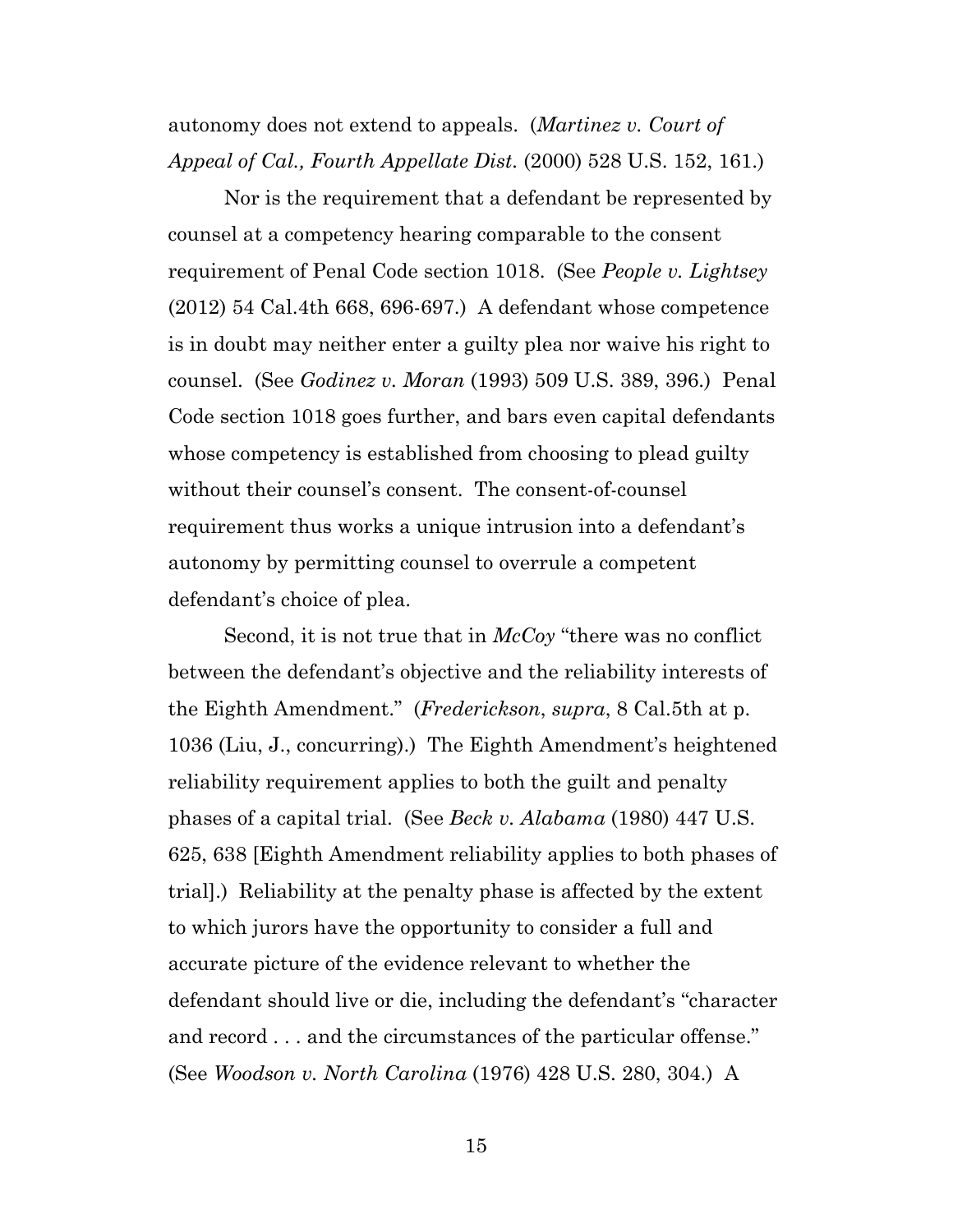capital defendant's irrational decision to protest his innocence in the face of overwhelming evidence, rather than to concede commission of the offenses but show that they were the product of mental illness, deprives jurors of a full picture of his moral blameworthiness. *McCoy* nonetheless held that a defendant is guaranteed the right not to have this "counterproductive" decision overruled by counsel.[2](#page-15-0)

Implicit in respondent's defense of Penal Code section 1018 is also an assumption that, as a practical matter, "safeguards like the consent requirement of section 1018 reduce the danger of erroneously imposing death judgments . . . ." (SSRB at p. 10.) *McCoy* establishes that the choice of plea in a capital case is personal and fundamental to the accused and cannot be usurped by counsel – even if it may reduce the reliability of the death judgment. Still, it bears noting that this state permits guilty pleas in capital cases, and there is no reason to assume that

<span id="page-15-0"></span><sup>2</sup> Respondent also notes that in *Frederickson* this Court cited *Chadd* and *Alfaro* in recounting the history of Penal Code section 1018. (SSRB at pp. 10-11.) That this Court mentioned those cases in describing the development of the law regarding Penal Code section 1018 does not suggest that they control – as it had in *Miracle*, this Court avoided a ruling on the merits of the question whether Penal Code section 1018 must be invalidated in light of *McCoy*. (*Frederickson*, *supra*, 8 Cal.5th at p. 1000.) In fact, this Court's description in *Frederickson* of *McCoy*'s holding is not consistent with respondent's view that *McCoy* involved only a right to maintain innocence. This Court observed that *McCoy* broadly holds that "[d]efense counsel can make strategic choices regarding how best to achieve a defendant's objectives, but the defendant chooses those objectives." (*Frederickson*, *supra*, 8 Cal.5th at p. 993, citing *McCoy*, *supra*, 138 S.Ct. at p. 1508.)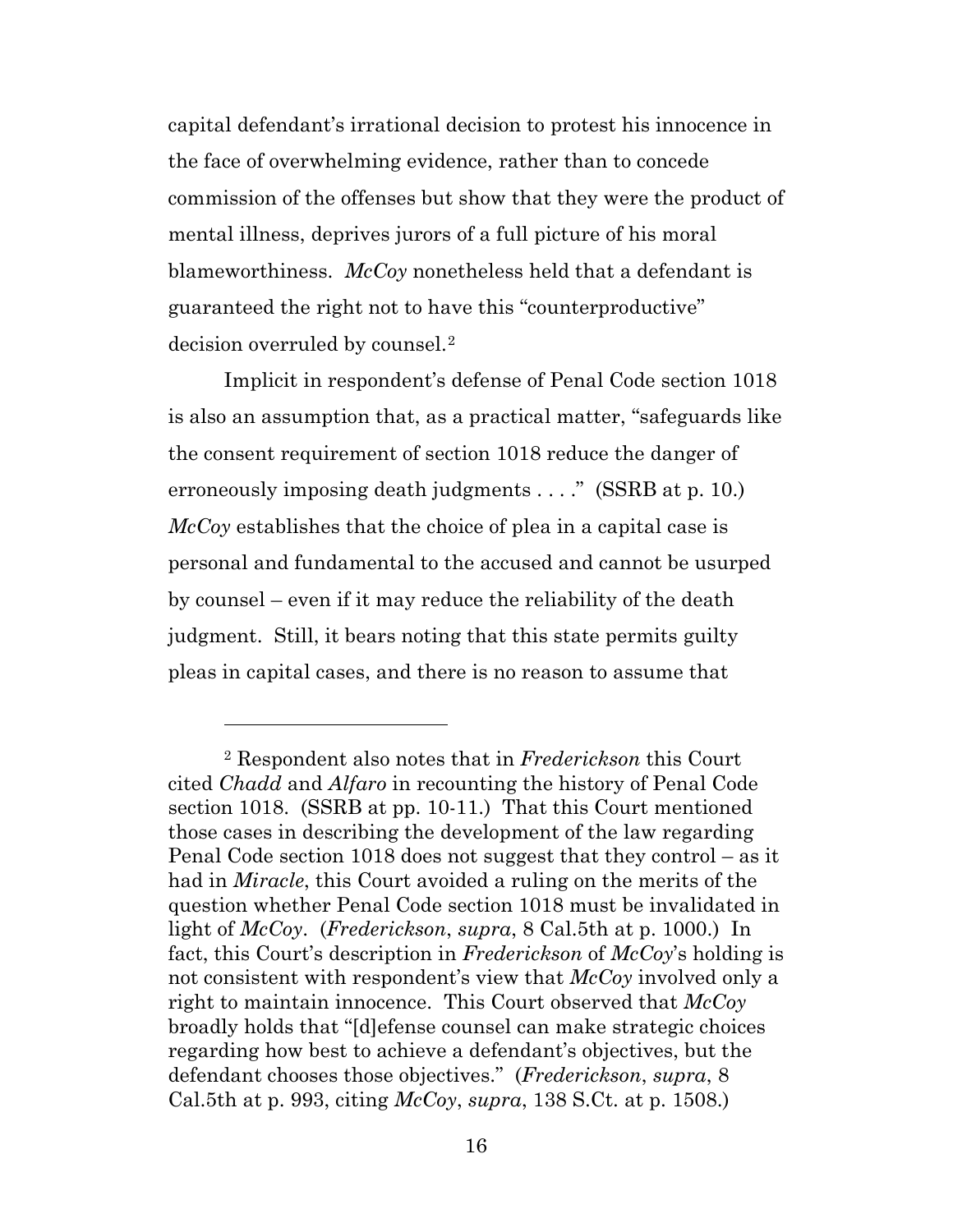guilty pleas entered without a consent-of-counsel requirement will *necessarily* be unreliable in light of the many other means of ensuring the reliability of pleas, including the requirements that any plea be knowing, intelligent, and voluntary, that a defendant be competent to enter a plea, and that there be a factual basis for the plea. (See, e.g., *Boykin v. Alabama* (1969) 395 U.S. 238, 240- 244; SSOB at pp. 28-29.)

Nor does the consent-of-counsel requirement ensure that death judgments will be reliable. In fact, the consent requirement, by fostering conflict between capital defendants and their counsel, may have the perverse effect of reducing the reliability of death verdicts. In this case, the conflict created by the consent requirement contributed to appellant's decision to discharge his counsel and represent himself throughout the remainder of his trial. (See SSOB at p. 13; 7/6/93 RT 8; 7/27/95 RT 29.) Appellant is not the only capital defendant to have made this choice. (See, e.g., *Miracle*, *supra*, 6 Cal.5th at p. 327 ["Defendant further confirmed that he was comfortable with Carty's representation of him, but because Carty was not willing to consent at that point in time to a guilty plea and an admission of the special circumstances allegations, defendant wanted to represent himself"]; *People v. Daniels* (2017) 3 Cal.5th 961, 973- 74 ["'I am Respectfully Requesting that I be allowed to withdraw my 'Not Guilty' Plea and enter a 'Guilty Plea.' I am also Requesting that I Be allowed to Represent myself . . .'"].)

The trial that ensues after a defendant who is barred from pleading guilty discharges counsel and proceeds unrepresented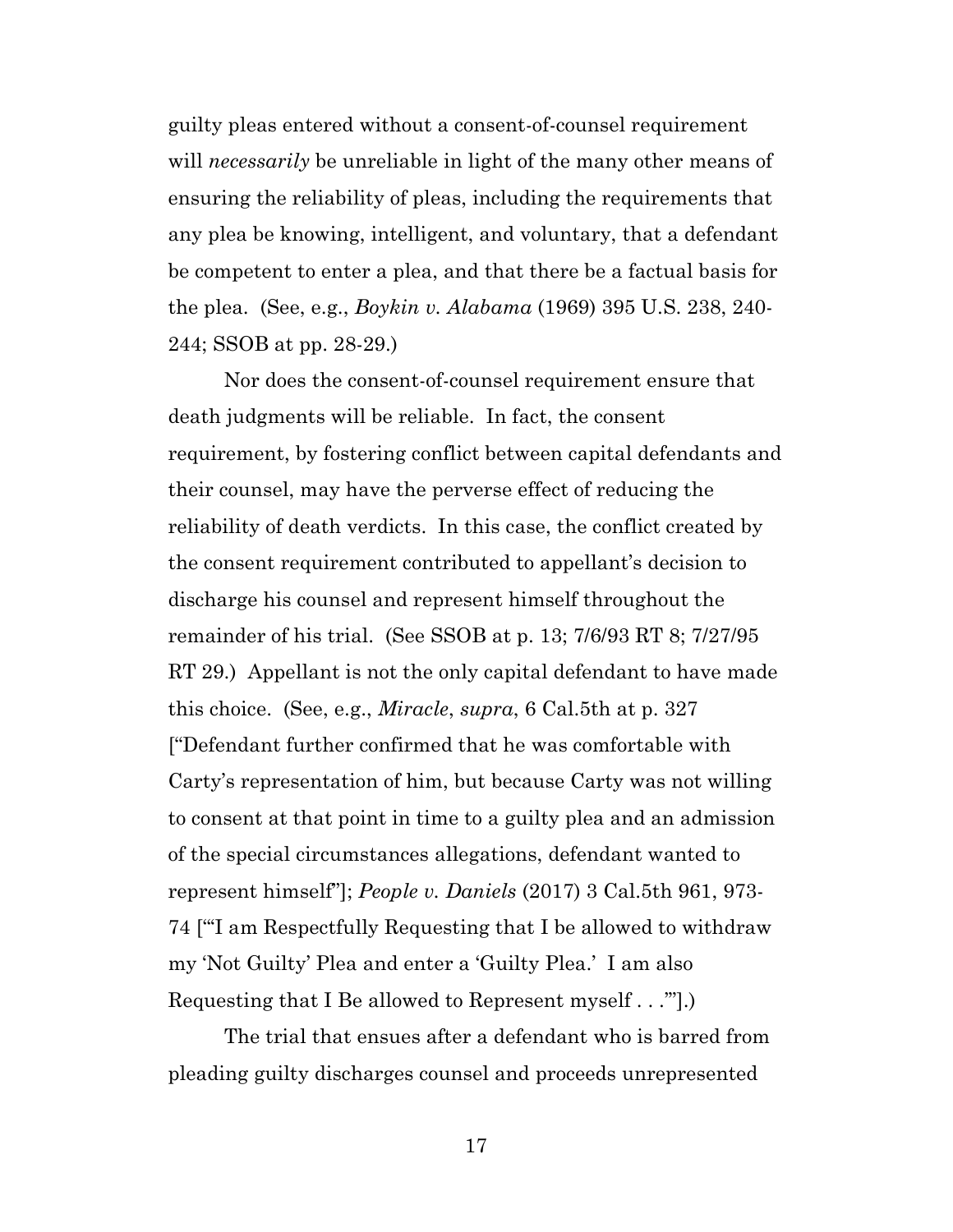throughout both phases of a capital trial is not certain or even likely to be more reliable. Appellant's own case well-illustrates this possibility. After discharging counsel and having his request for advisory counsel denied, appellant not only did nothing to contest the prosecution's case at either the guilt or penalty phases of his trial, but acted as a second prosecutor, and consulted with the district attorney throughout the trial. Without the benefit of the advice of counsel, he made an invalid waiver of his right to a jury at both phases of his trial, waived his Fifth Amendment rights, and gave unreliable testimony in an attempt to bolster the prosecution's case. (See SSOB at pp. 13- 14; see also, e.g., Supp. AOB 5-14 [arguing reversal is required because appellant did not make valid waivers of his right to a jury trial]; AOB 34-36, Reply 3-15 [arguing reversal is required because the trial court erred in denying appellant's request for advisory counsel]; AOB 73-113, Reply 21-38 [arguing complete breakdown in adversary process at appellant's trial violated due process]); AOB 114-120, Reply 39-67 [arguing trial was lacking in fundamental fairness and reliability under the Eighth Amendment].) Both reliability and autonomy are no doubt important constitutional values. In appellant's trial, he received neither.

The reasoning of this Court in *Chadd* has been undermined by *McCoy*. The Legislature may well have intended Penal Code section 1018 as a reasonable compromise between a defendant's Sixth Amendment right to autonomy and the state's interest in reliability. The high court has struck a different balance when it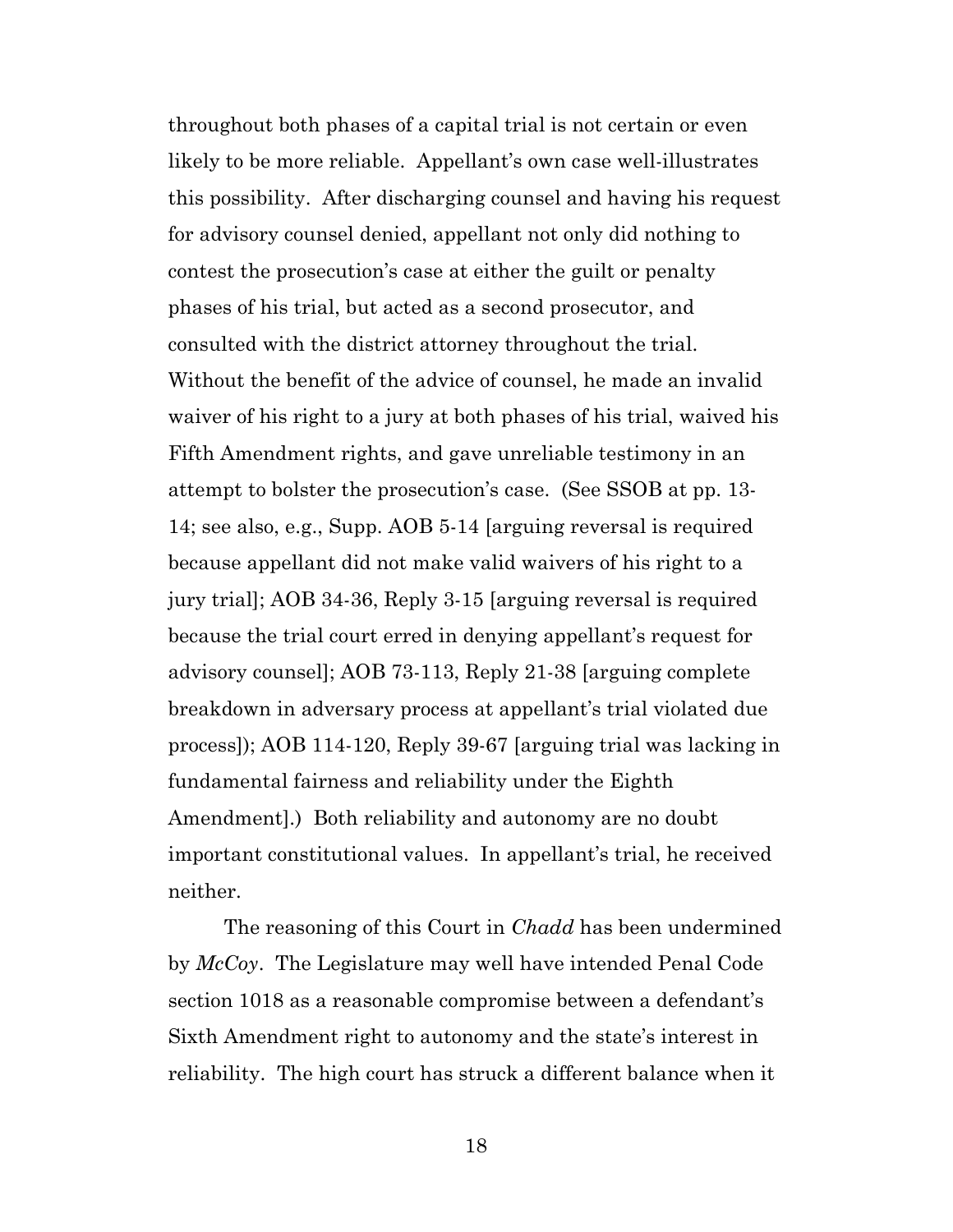comes to a defendant's autonomy right to choose whether to plead guilty. Penal Code section 1018 improperly permits counsel to usurp a defendant's choice of plea, and is invalid.

### <span id="page-18-0"></span>**D. The Error Is Structural and May Only Be Corrected By Returning to Appellant His Autonomy Right to Choose His Own Plea**

Respondent argues that even if this Court concludes that Penal Code section 1018 is unconstitutional, any error is subject to harmless error analysis. According to respondent, no reversal is required because respondent can see no "logical" or "obvious" remedy that is "superior to the status quo." (SSRB at pp. 12-13.) The relevant question is, however, what the law requires and not whether respondent thinks the remedy is "superior" to leaving an improperly obtained judgment in place. *McCoy* made clear that "[v]iolation of a defendant's Sixth-amendment secured autonomy ranks as error of the kind our decisions have called 'structural'; when present, such an error is not subject to harmless-error review." (*McCoy*, *supra*, 138 S.Ct. at p. 1511; see also Respondent's Supplemental Brief, *People v. Miracle*, S140894 at p.9 ["A defendant's Sixth Amendment 'autonomy right[s]' have been held to be so critical that violation results in structural error," quoting *McCoy*, *supra*, 138 S.Ct. at pp. 1510- 1511].)

Respondent's strained efforts to overcome this holding fail. Respondent once again fails to understand that the right at issue in *McCoy* was the defendant's Sixth Amendment right to autonomy. Respondent argues that "[t]he error in *McCoy* was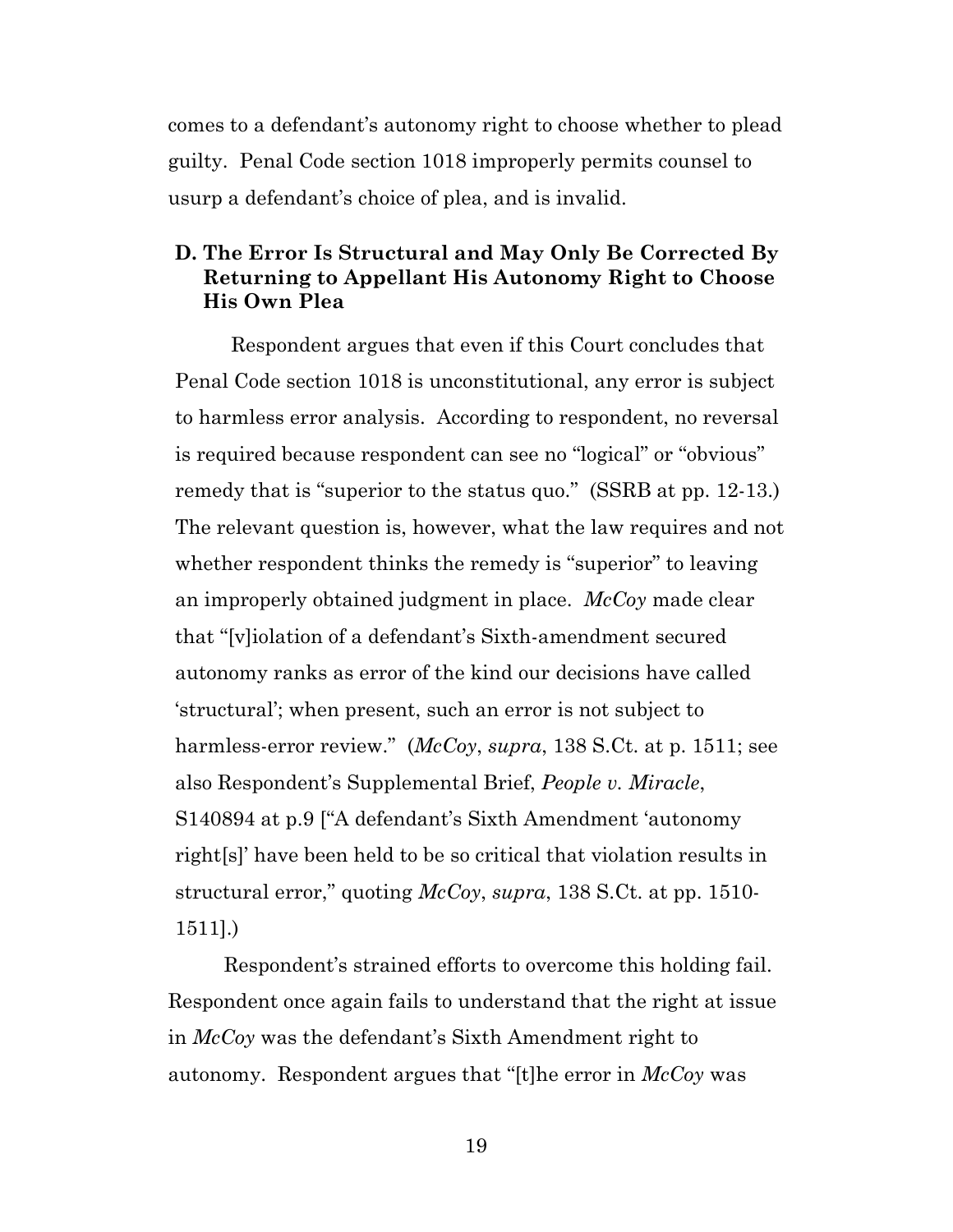structural" only "because it infringed upon the defendant's right to maintain innocence at trial after a plea of not guilty." (SSRB at p. 12.) But the high court held that the error was structural "[b]ecause a client's *autonomy* . . . [wa]s in issue." (*McCoy*, *supra*, 138 S.Ct. at p. 1511, italics added; see also *id.* at p. 1511, citing *McKaskle v. Wiggins* (1984) 465 U.S. 168, 177, fn.8 (*Wiggins*) [deprivation of right to self-representation is structural] and *United States v. Gonzalez-Lopez* (2006) 548 U.S. 140, 150 (*Gonzalez-Lopez*) [deprivation of choice of counsel is structural].)

Respondent next argues that there can be no reversal because the end results of the guilt and penalty phases in this case were "as appellant wished" and reached his "desired determination." (SSRB at pp. 12-13.) Respondent's speculation about appellant's sense of personal satisfaction with the result of the trial that came after his right to autonomy was denied is irrelevant. The error in this case was complete when counsel was permitted to usurp appellant's right to choose his plea. (*McCoy*, *supra*, 138 S.Ct. at p. 1511 ["the violation of McCoy's protected autonomy right was complete when the court allowed counsel to usurp control of an issue within McCoy's sole prerogative"].) Whether appellant was or was not subjectively pleased with the proceedings he received after the violation was complete is irrelevant, just as it is not relevant whether a defendant who was deprived of his right to choice of counsel subsequently received equally effective counsel (*Gonzalez-Lopez*, *supra*, 548 U.S. at pp. 148), or whether a defendant whose right to self-representation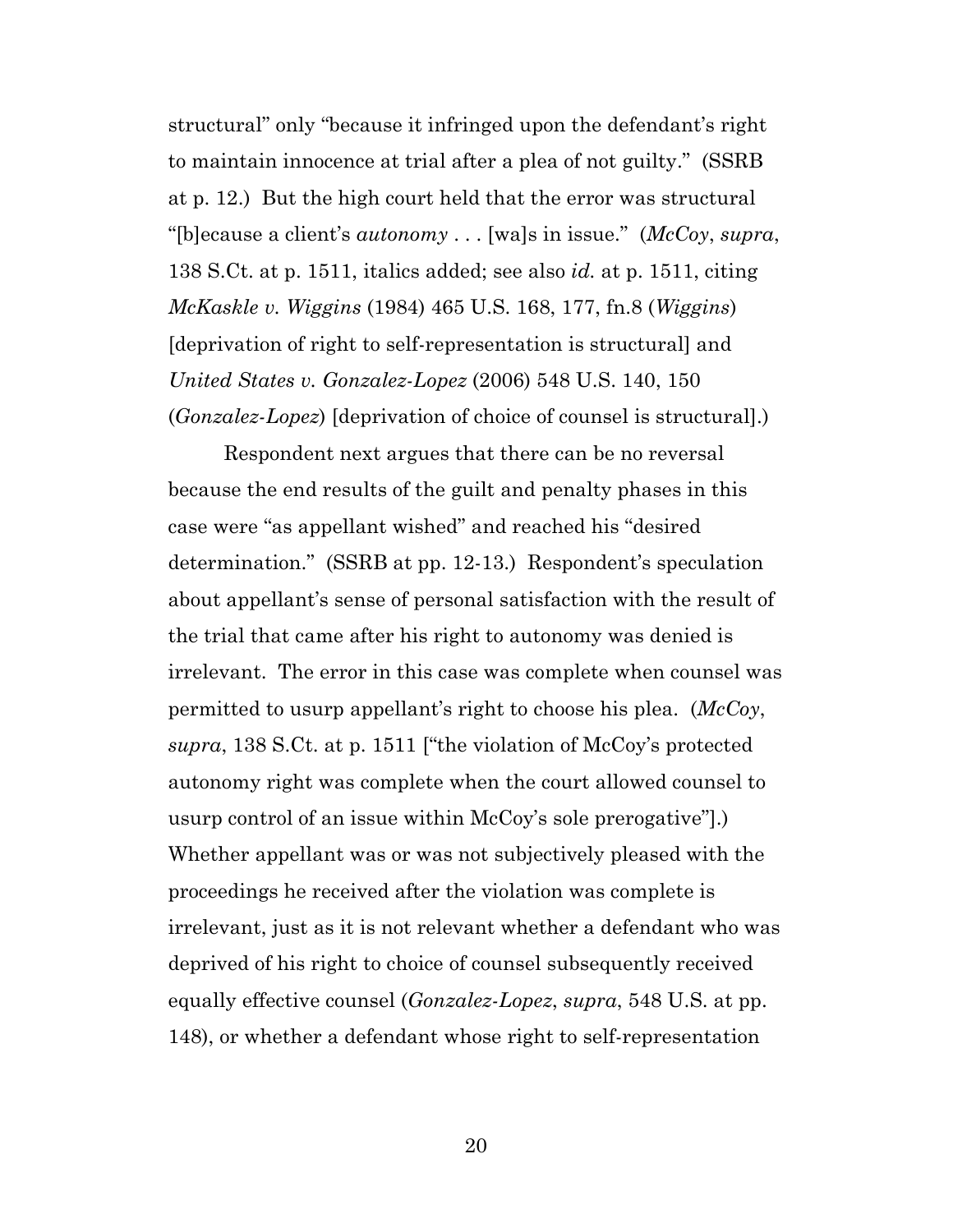was denied ultimately felt like the lawyer he was forced to accept did a pretty good job (*Wiggins*, *supra*, 465 U.S. at p. 177, fn.8).

Respondent, moreover, fails to address appellant's showing that the effects of the error in this case were enormous and indeterminate and thus not amenable to harmless error analysis. That may be because respondent is mistaken about what occurred at appellant's trial. Respondent asserts that "[a]ppellant made it quite clear to the *jury*" at the penalty phase "that he was not seeking their sympathy." (SSRB at p. 12, italics added.) In fact, there was no jury at either phase of appellant's trial. (8/11/95 RT 48-49 [appellant purportedly waiving his right to a jury trial].) And there was no jury because, after counsel was permitted to usurp appellant's right to choose his own plea, appellant discharged counsel, made a purported waiver of his right to a jury trial at the guilt and penalty phases of his trial before the only judge who would accept a waiver for the penalty phase, was denied advisory counsel, and gave unreliable testimony at the guilt and penalty phases in a trial that entirely lost its character as an adversary proceeding. (SSOB at pp. 13-14.)

There is no way to apply harmless error analysis to a denial of the right to autonomy that led a defendant to discharge his counsel and then to proceed without a jury. The potential importance of counsel in a capital case is enormous. (See *Strickland v. Washington* (1984) 466 U.S. 668, 704, Brennan, J., conc. and dis.) The relationship between counsel and client is an ongoing "intimate process of consultation and planning which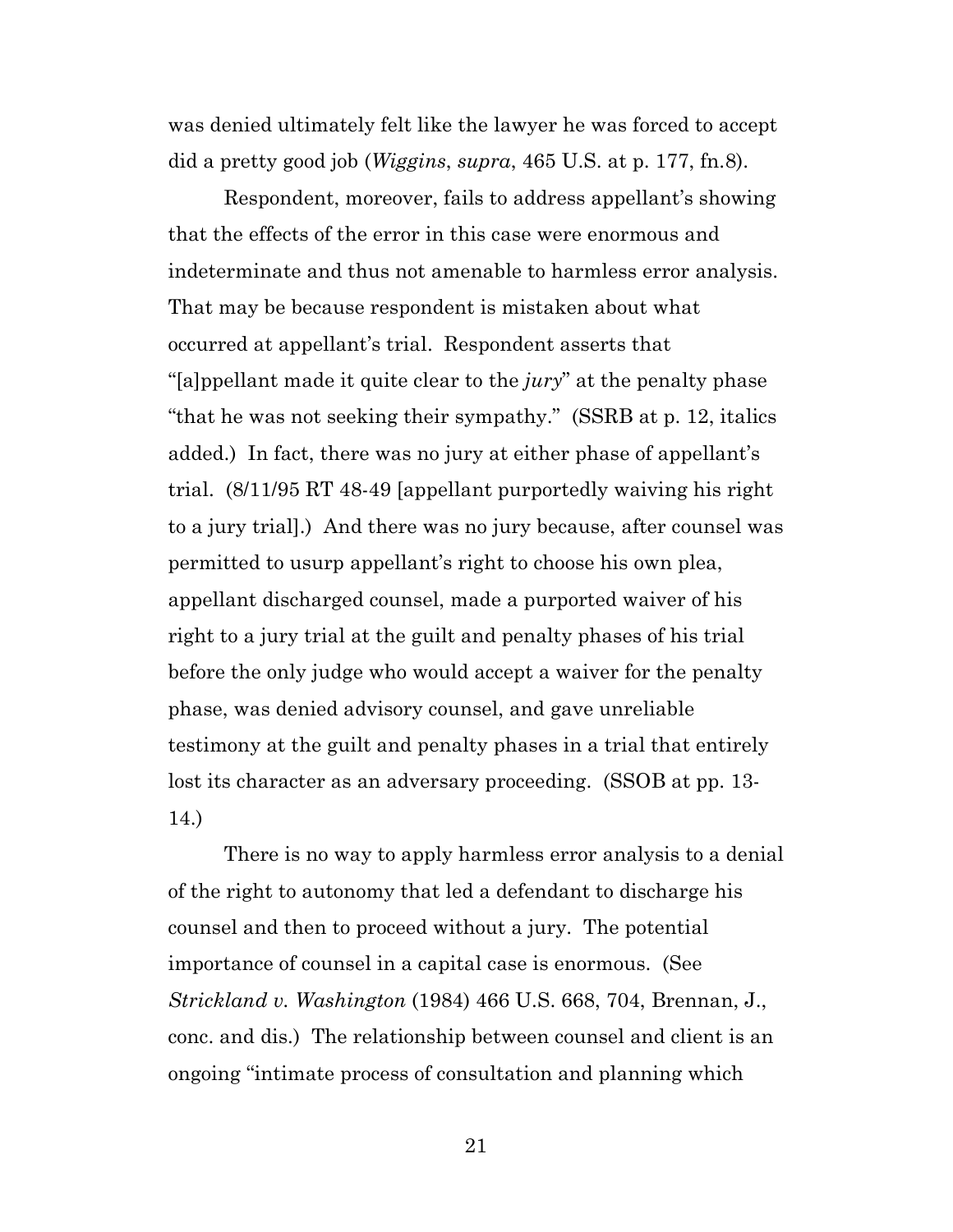culminates in a state of trust and confidence between the client and his attorney." (*Smith v. Superior Court of Los Angeles County* (1968) 68 Cal.2d 547, 561.) How appellant would have chosen to proceed were he still represented by counsel – indeed, how an ongoing relationship with counsel might have affected appellant's view of the proceedings, his desired sentence, and the ultimate outcome of the penalty phase – is unknowable and potentially vastly different from the trial that occurred. And how a jury would have responded to the evidence at such a penalty phase is similarly impossible to determine. (Cf. *Rose v. Clark* (1986) 478 U.S. 570, 578 [denial of jury trial right is structural error].)

Finally, even if this court were to conclude that the error here was not structural, respondent has not proven, as he must, that it was harmless beyond any reasonable doubt. Respondent cannot show that had Penal Code section 1018 not permitted counsel to prevent appellant from pleading guilty appellant would still have discharged counsel. Counsel could have advised appellant against testifying at the penalty phase of his trial or at minimum have prevented his improper and unreliable testimony about other serious crimes (see, e.g., AOB at p. 102), or counsel could have explained to the judge or jury appellant's willingness to take responsibility for the crime. (See, e.g., *Bradshaw v. Stumpf* (2005) 545 U.S. 175, 186 [guilty plea in capital case allows defendant "to assert his acceptance of responsibility as an argument in mitigation"].) The prosecutor would also have been prevented from making improper use of appellant's unreliable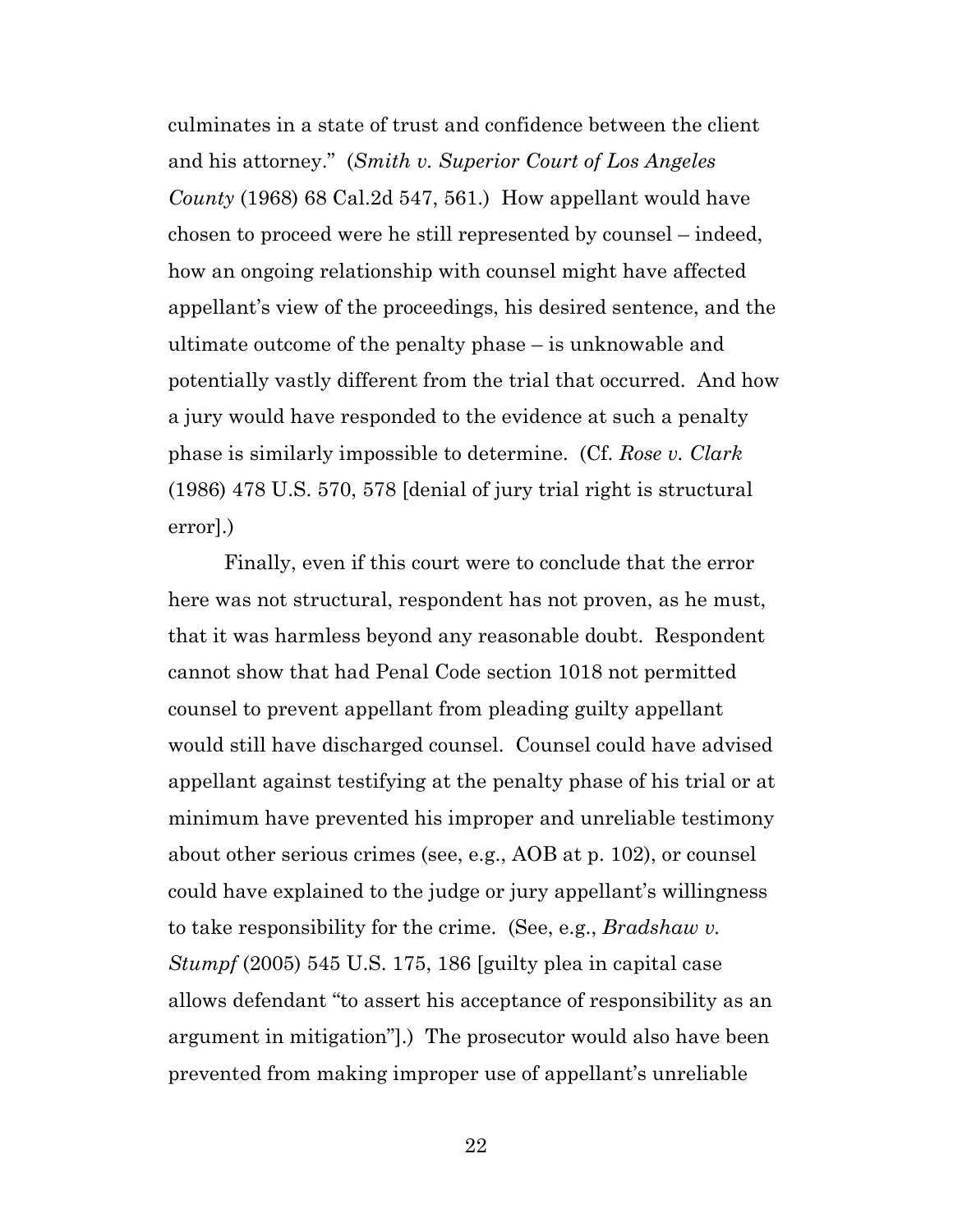and damaging guilt phase testimony. (See, e.g., AOB at pp. 85- 89, 93-96, 102.) Any one of these things could easily have altered the outcome.

By precluding appellant from pleading guilty, Penal Code section 1018 completely altered the adversarial framework of the proceeding. In such a case, the consequences are impossible to measure, the errors are structural, and reversal of the judgment is required.

 $\frac{1}{2}$ 

 $\frac{1}{2}$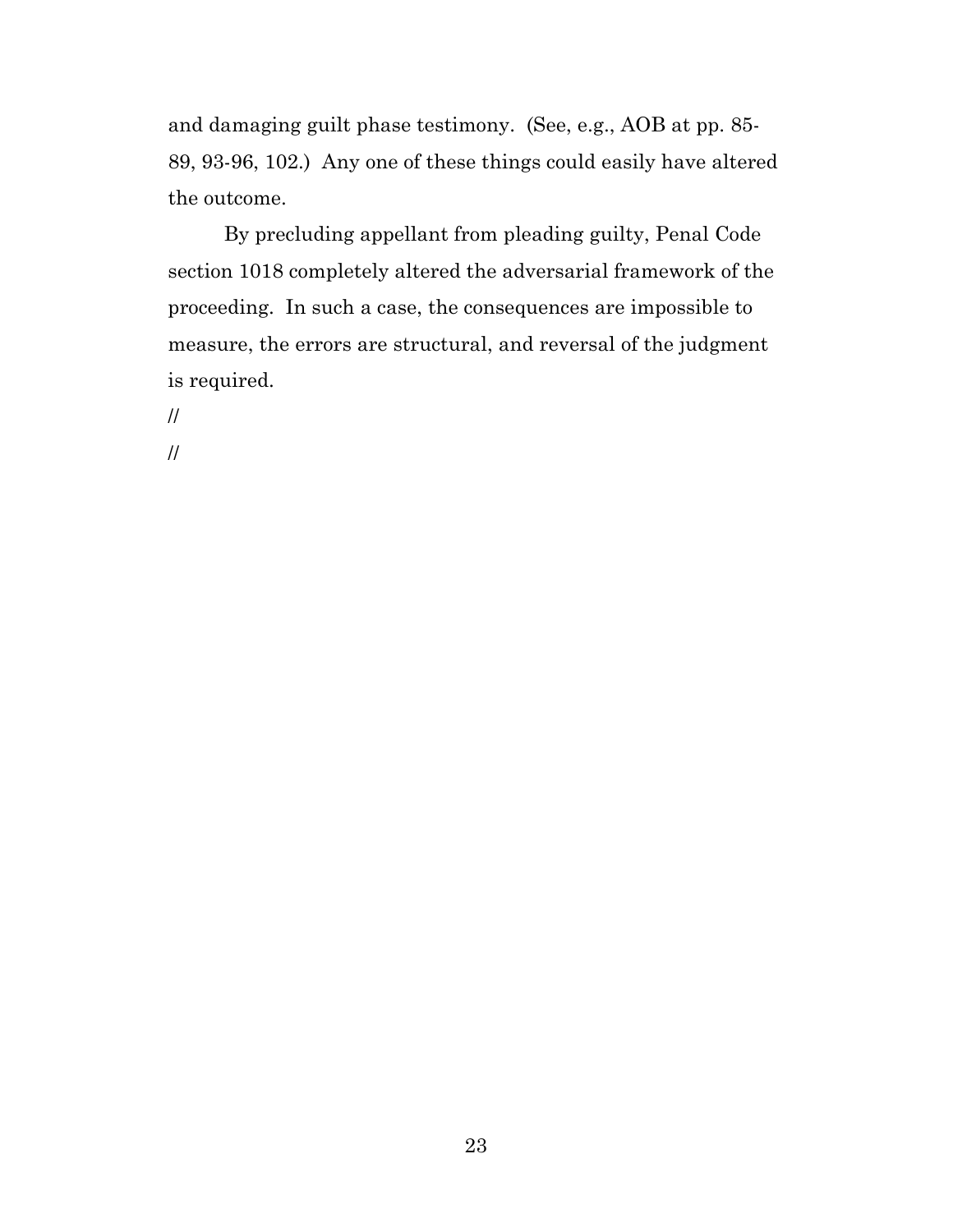#### **CONCLUSION**

<span id="page-23-0"></span>For the reasons stated in this brief and in appellant's opening and reply briefs, first supplemental opening and reply briefs, and second supplemental opening brief, the judgment must be reversed.

Dated: May 1, 2020 Respectfully submitted,

Mary K. McComb State Public Defender

/s/ Kathleen M. Scheidel KATHLEEN M. SCHEIDEL Assistant State Public Defender

Attorneys for Appellant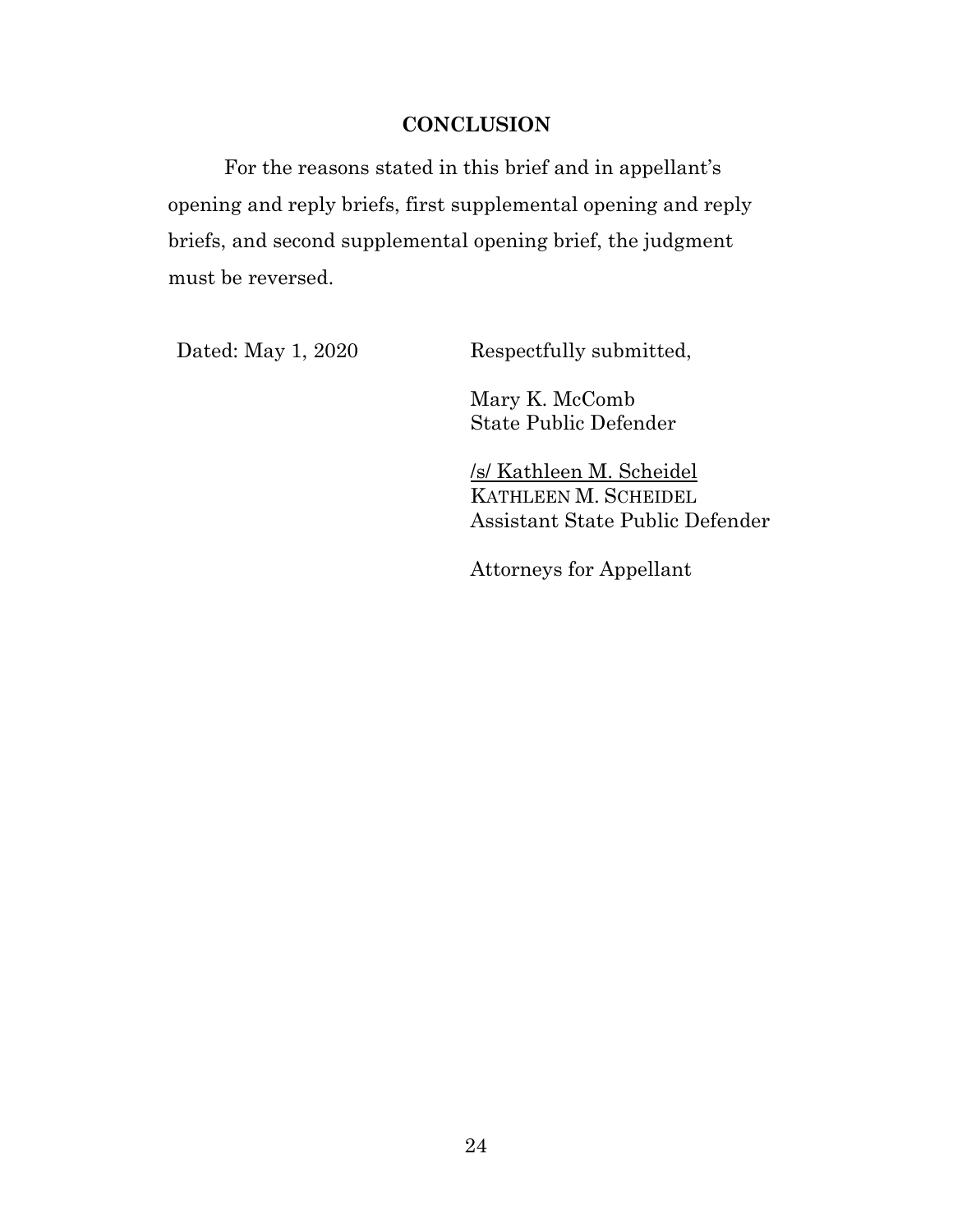### **CERTIFICATE OF COUNSEL (Cal. Rules of Court, rule 8.630(b)(2))**

<span id="page-24-0"></span>I, Kathleen M. Scheidel, am the Assistant State Public Defender assigned to represent appellant, Valdamir F. Morelos, in this automatic appeal. I have conducted a word count of this brief using our office's computer software. On the basis of the computer generated word count, I certify that this brief is 4,184 words in length excluding the tables and this certificate.

Dated: May 1, 2020 Respectfully submitted,

/s/ Kathleen M. Scheidel KATHLEEN M. SCHEIDEL Assistant State Public Defender

Attorney for Appellant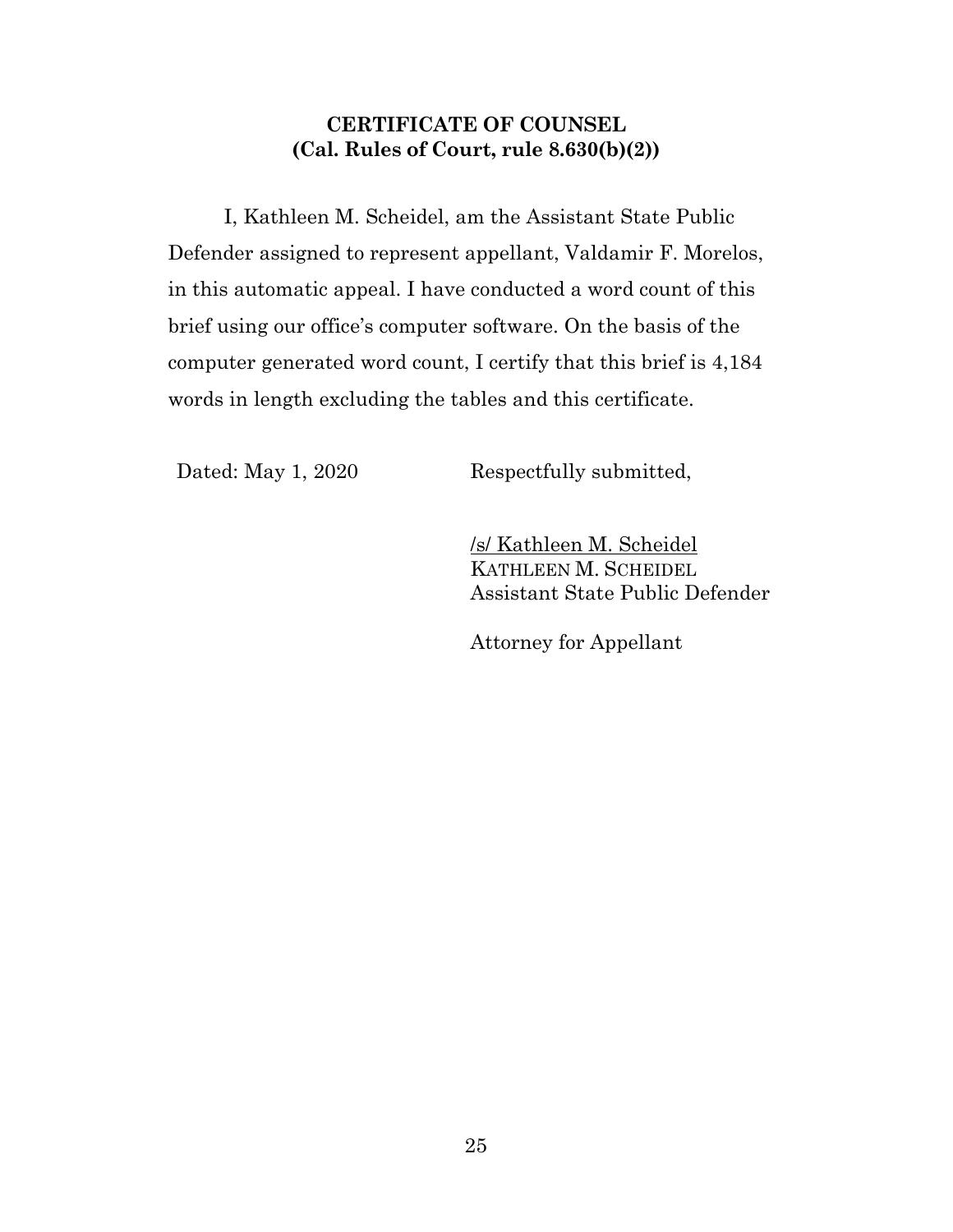## **DECLARATION OF SERVICE**

| Case Name:   | <b>People v. Valdamir Fred Morelos</b>         |
|--------------|------------------------------------------------|
| Case Number: | Supreme Court Case No. S051968                 |
|              | Santa Clara County Superior Court No. SC169362 |

I, **Lauren Emerson**, declare as follows: I am over the age of 18, and not party to this cause. I am employed in the county of Alameda. My business address is 1111 Broadway, Suite 1000, Oakland, CA 94607. I served a true copy of the following document:

#### **APPELLANT'S SECOND SUPPLEMENTAL REPLY BRIEF**

by enclosing it in envelopes and placing the envelopes for collection and mailing with the United States Postal Service with postage fully prepaid on the date and at the place shown below following our ordinary business practices.

| Mr. Valdamair F. Morelos       | Clerk of the Court                |
|--------------------------------|-----------------------------------|
| No. J97900, 2-EY-48            | Santa Clara County Superior Court |
| $CSP-SQ$                       | 191 N. First Street               |
| San Quentin, CA 94974          | San Jose, CA 95113                |
| California Appellate Project   |                                   |
| 345 California St., Suite 1400 |                                   |
| San Francisco, CA 94104        |                                   |
|                                |                                   |

The envelopes were addressed and mailed on **May , 2020**, as follows:

The following were served the aforementioned document(s) electronically via TrueFiling on **May , 2020**:

Attorney General – San Francisco Catherine Rivlin, D.A.G. 455 Golden Gate Ave., Suite 11000 San Francisco, CA 94102-3664

I declare under penalty of perjury under the laws of the State of California that the foregoing is true and correct. Signed on **May , 2020**, at Stockton, CA.

/s/ Lauren Emerson

LAUREN EMERSON